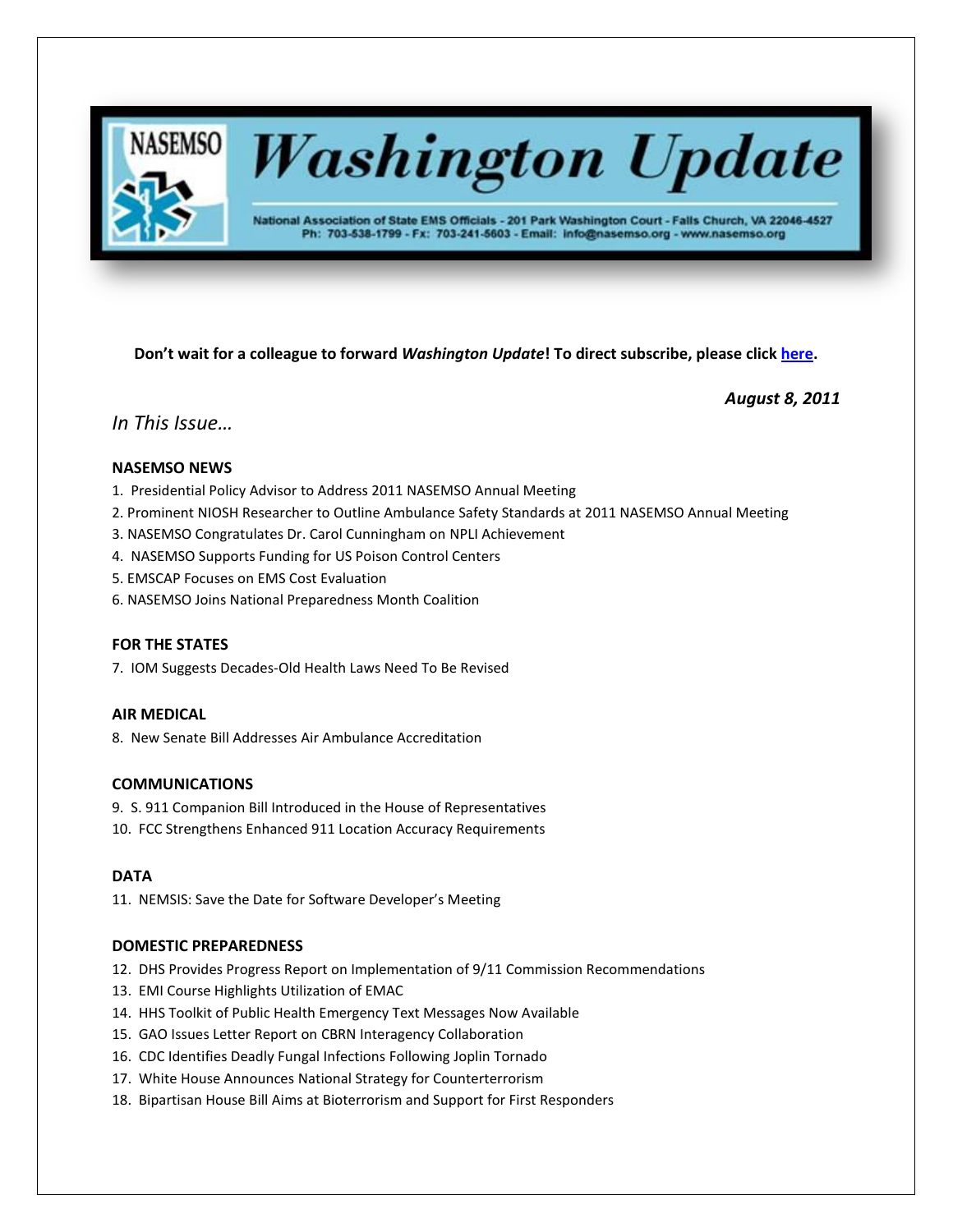NASEMSO Washington Update **2011**

- 19. New NIH Web Site Provides Information on Chemical Emergencies
- 20. FEMA Continuity of Operations Webinar Series Available
- 21. DHS Communities of Practice Network Connects Homeland Security Disciplines
- 22. CDC Public Health Emergency Response Guide Version 2.0 Now Available
- 23. FDA Develops Tools for Food-Emergency Readiness
- 24. HHS Renews EUA Declaration for Doxycycline Hyclate
- 25. Webinar to Address Cultural & Linguistic Needs of Individuals with Limited English in Disaster Preparedness

#### **EDUCATION AGENDA**

- 26. CoAEMSP Announces Revision to Policy Manual
- 27. NAEMSE Offers Implementing National EMS Education Standards Workshop for Educators

# **EMS HEALTH AND SAFETY**

28. How Can The STOP STICKS Campaign Help You?

# **GOVERNMENT AFFAIRS**

29. Labor-HHS-Education Bill Postponed Until After August Recess

# **HIGHWAY SAFETY**

- 30. AASHTO Provides Informative Safety Video on Transportation as a Public Health Issue
- 31. CDC Web Site Features Distracted Driving in the United States and Europe

# **MEDICAL DIRECTION**

- 32. FDA Approves Tamper Resistant Oxycodone
- 33. FDA CDER to Address Drug Shortages in Public Workshop

# **PEDIATRIC EMERGENCY CARE**

34. GAO Report Highlights Role of Data in Preventing Child Fatalities

# **FEDERAL PARTNERS**

- 35. NHTSA Efforts Culminate in Release of EMS Workforce Agenda
- 36. HHS and IOM Address Open Data Solutions
- 37. HHS Office of Women's Health Focuses on Women and Heart Attacks
- 38. Public Comment Now Open NQF Regionalized Emergency Medical Care Services
- 39. Obama Administration Releases National Prevention Strategy
- 40. CMS Seeks Comment on Ambulance Fee Schedule
- 41. Geographic Databases for 2011 Released
- 42. CDC Reports the Incidence of Unintentional Non-Fire CO Exposures in the United States
- 43. IOM Recommends Revised Regulatory Framework for Approval of Medical Devices
- 44. New EMS Research Course at the National Fire Academy

#### **INDUSTRY NEWS**

- 45. National Academies Offer Free PDF Downloads
- 46. Mission: Lifeline Gains Momentum in STEMI Care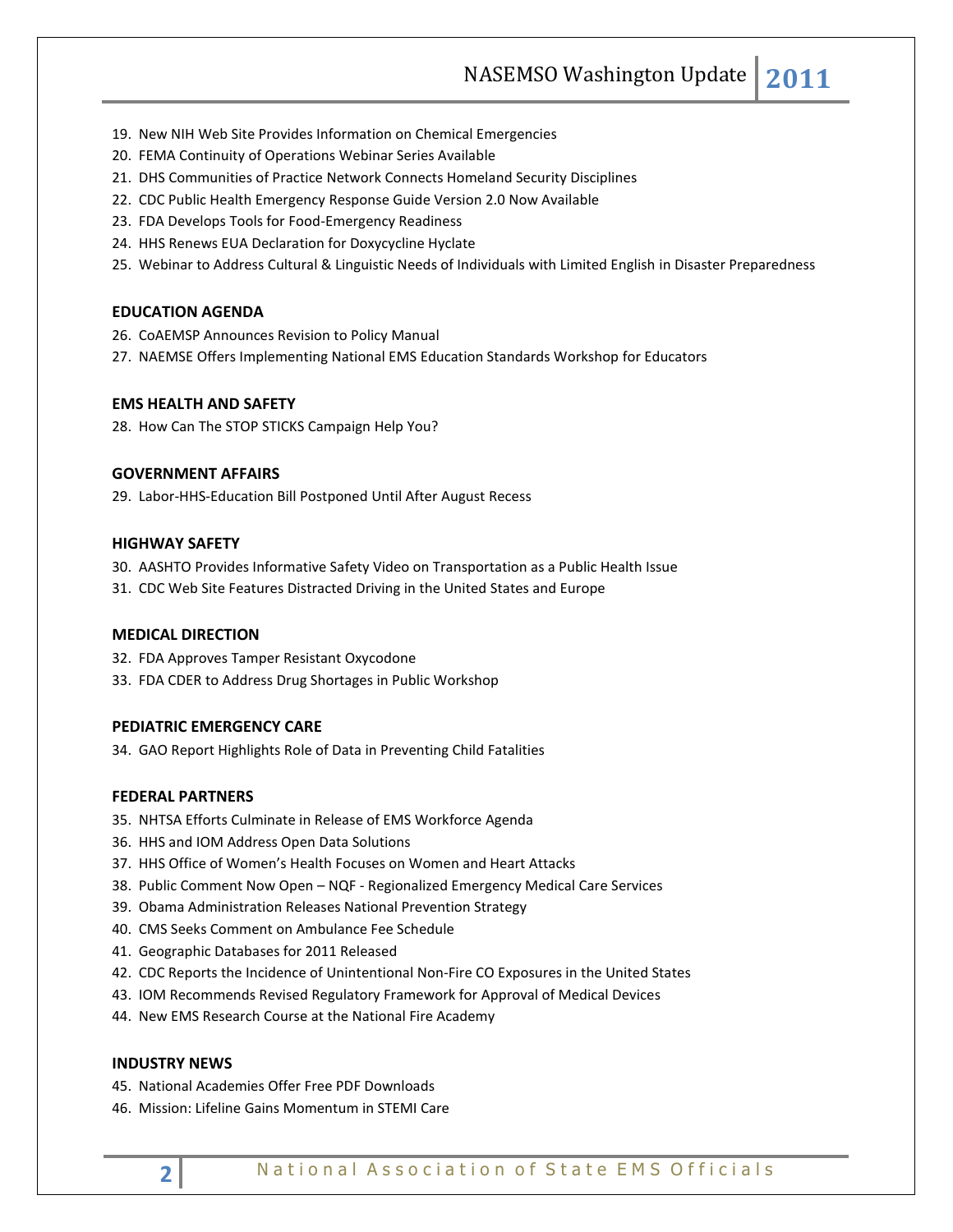NASEMSO Washington Update **2011**

- 47. NFPA Highlights Electric Vehicle Safety Training
- 48. Maximum Daily Dose of Tylenol Lowered by Manufacturer
- 49. FDA Approves First Treatment Specifically for Scorpion Stings

# **INTERESTING ABSTRACTS OR WEBCASTS**

50. Mass Casualty Triage: An Evaluation of the Data and Development of a Proposed National Guideline

- 51. Model Uniform Core Criteria for Mass Casualty Triage
- 52. Association Between Ambulance Diversion And Survival Among Patients with Acute Myocardial Infarction
- 53. Out-of-Hospital Cardiac Arrest Surveillance Cardiac Arrest Registry to Enhance Survival (CARES)
- 54. Perishock Pause: An Independent Predictor of Survival From Out-of-Hospital Shockable Cardiac Arrest
- 55. Prehospital Notification by Emergency Medical Services Reduces Delays in Stroke Evaluation

56. Validation of the Simplified Motor Score in the Out-of-Hospital Setting for the Prediction of Outcomes After Traumatic Brain Injury

#### **UPCOMING EVENTS**

#### **\*\*\*STATEWIDE EMS CONFERENCES\*\*\***

#### **\*\*\*National Conferences and Special Meetings\*\*\***

#### **1. Presidential Policy Advisor to Address 2011 NASEMSO Annual Meeting**

The NASEMSO Annual Meeting is turning out to be one of those "don't miss" annual events. Richard Reed, Special Assistant to President Obama on Resilience and National Security issues will provide the closing address for the Annual Membership Meeting being held October 2-7, 2011 in Madison, WI. Other topics include ambulance safety standards, EMS health and fitness, DHS Blue Campaign, the perennial favorite—Dr. Bass' EMS Hot Topics-- and more! A revised agenda and hotel information has been posted on the NASEMSO web site and more details will be added as soon as they become available. Sponsors and vendors can contact NASEMSO Program Manager, Kathy [Robinson](mailto:robinson@nasemso.org) with related questions. For more information...

#### **2. Prominent NIOSH Researcher to Outline Ambulance Safety Standards at 2011 NASEMSO Annual Meeting**

James Green, a leading researcher for the National Institute for Occupational Health and Safety (NIOSH) will address NASEMSO attendees in a session titled *"Accelerating Ambulance Safety Standards Development Through Industry and Government Collaboration"* at the 2011 Annual Meeting in Madison, WI. Transportation incidents are the leading cause of work-related deaths in the United States; between 2003 and 2009, an average of almost 1,300 U.S. workers died from roadway crashes each year. The risk is even greater for emergency medical services (EMS) personnel. In 2002 field investigators estimated that the fatality rate for EMS workers was more than 2 times the national average for all workers. As part of the National Occupational Research Agenda (NORA), researchers at the National Institute for Occupational Safety and Health (NIOSH) set out to reduce ambulance crash–related injuries and deaths among EMS workers. Research addressed the layout and structural integrity of ambulance compartments, design of hardware, and occupant restraints. NIOSH research revealed a number of important factors involved in ambulance worker injuries and deaths. For example, field investigators observed that EMS workers often ride on the squad bench without wearing a restraint. This allows them to lean forward, stand up, or change positions as needed to reach the patient or equipment, but places them at higher risk of striking bulkheads, cabinets, shelves, or other occupants during a crash. NIOSH crash tests also revealed the possibility of head injury if a worker's head strikes the cabinets immediately above or behind them, and noted that vehicle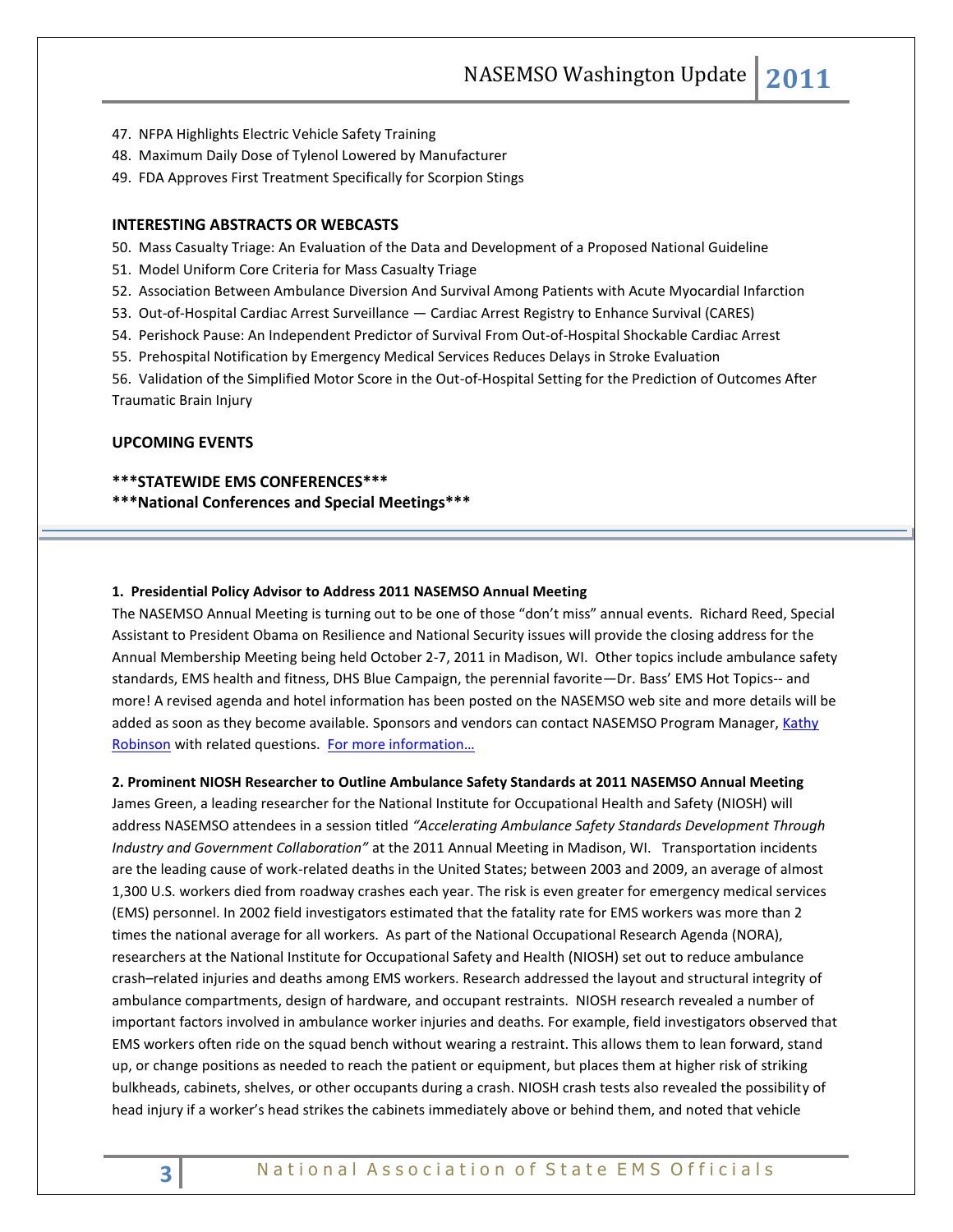structural failures can be a contributing factor in adverse outcomes of EMS crashes. For more information on attending the NASEMSO Annual Meeting, including the current program, meeting registration form and complete event details, go to [http://www.nasemso.org/Meetings/Annual/.](http://www.nasemso.org/Meetings/Annual/) Don't forget to reserve your hotel room at the Hilton Madison (WI) Monona Terrace by September 1. For more information on the NIOSH research...

This is a reminder that NASEMSO has a small travel fund available to help state EMS officials who cannot otherwise be present. The application is due by August 19 and is available [here.](http://www.nasemso.org/Meetings/Annual/documents/TravelSupportApplicationForm2011.doc) Return it to Sharon Kelly please, [info@nasemso.org](mailto:info@nasemso.org) or fax 703-241-5603. The NASEMSO Finance Committee will evaluate the applications and make notifications in time for you to make travel plans.

#### **3. NASEMSO Congratulates Dr. Carol Cunningham on NPLI Achievement**

NASEMSO Medical Director Council Chair Carol Cunningham, MD, FACEP, FAAEM, recently completed the Harvard Kennedy School's National Preparedness Leadership Initiative (NPLI). As the State Medical Director for the Ohio Department of Public Safety, Division of Emergency Medical Services, Dr. Cunningham was one of 50 government leaders with homeland security responsibility selected to complete the national leadership program. The NPLI, a joint program of the Harvard School of Public Health and Kennedy School of Government, began with one week on the Cambridge campus followed by a five-month period during which leadership projects were completed. Dr. Cunningham was the lead writer and presenter of her group project at the concluding seminar at Harvard University. Way to go, Sister Carol!

#### **4. NASEMSO Supports Funding for US Poison Control Centers**

NASEMSO has signed onto a letter with the American Academy of Pediatrics and 21 other stakeholder organizations to the leaders of the U.S. Senate Appropriations Subcommittee on Labor, Health and Human Services, and Education and the U.S. House Appropriations Subcommittee on Labor, Health and Human Services, and Education. The letter supports funding for U.S. poison control centers. As organizations committed to the health and well-being of our nation's children and families, the signers encouraged restoration of funding for the network of highly effective, cost-efficient poison control centers to \$29.3 million in the FY 2012 Labor-HHS-Education Appropriations legislation. Since initially authorized by Congress in 2000, federal funding for poison control centers has received significant bipartisan support. In FY 2010, Congress allocated \$29.3 million in funding to supplement local and state support for the 57 poison control centers that serve our nation every day. Unfortunately, Congress reduced funding for poison control centers almost 25 percent in FY 2011 to \$22 million. It is necessary for Congress to restore poison control center funding and reject the fiscally unwise and illogical cuts to this very successful national public health program. All advocacy letters supported by NASEMSO are posted on the Association's web site at [www.nasemso.org.](http://www.nasemso.org/)

#### **5. EMSCAP Focuses on EMS Cost Evaluation**

The EMS Cost Analysis Project (EMSCAP) is a collaborative effort between the National Association of State EMS Officials (NASEMSO), E. Brooke Lerner, Graham Nichol, Daniel Spaite, Herbert Garrison, and Ronald Maio. It is a continuation of the Emergency Medical Services Outcomes Project (EMSOP), a recently completed, 5 year National Highway Safety Administration (NHTSA) project intended to support and facilitate emergency medical services (EMS) outcomes research and evaluation. The objective of the EMS Cost Analysis Project is to create a comprehensive framework that would allow users to determine the cost of providing pre-hospital emergency care from a societal prospective. The workbook was pilot-tested in Oshkosh, Wisconsin; Richmond, Virginia; and Livingston County, New York and is now available for download at [http://nasemso.org/Projects/EMSCostAnalysis/.](http://nasemso.org/Projects/EMSCostAnalysis/)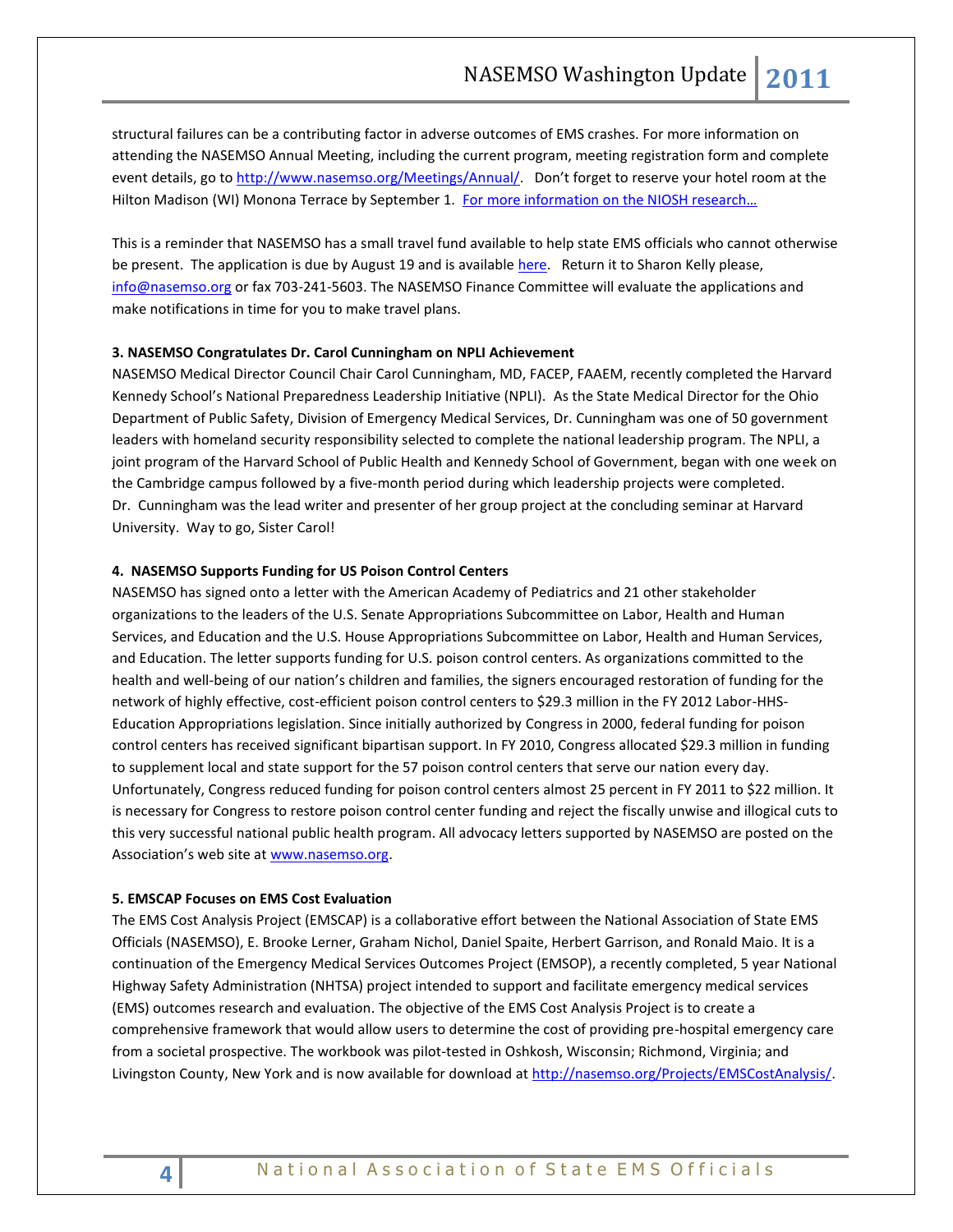#### **6. NASEMSO Joins National Preparedness Month Coalition**

National Preparedness Month (NPM) is an annual campaign to encourage Americans to take steps to prepare for emergencies in their homes, schools, organizations, businesses, and communities. NPM is lead by the Federal Emergency Management Agency (FEMA) and is sponsored by the Ready Campaign in partnership with the Citizen Corps. Every September, NPM works with Coalition Members to increase emergency preparedness awareness and activities across the nation. This September marks the eighth annual NPM. This year's campaign will focus on remembering disasters from our past, whether it be the tenth anniversary of the September 11th attacks or the disasters in Alabama and Missouri earlier this year, and asking our communities to work together to make our country more resilient. We are encouraging everyone to join the preparedness team and truly help ensure that you and your family, neighbors, work, and community are *Ready*. NPM Coalition Membership is open to all public and private sector organizations. You can register to become a NPM Coalition Member by visiting Ready.gov and clicking on the NPM banner:

# **A Time to Remember. A Time to Prepare.**

NATIONAL PREPAREDNESS MONTH September 2011 | ready.gov FEMA characters

The eighth annual NPM will kickoff this September, using the slogan: "A Time to Remember. A Time to Prepare." The campaign seeks to transform awareness into action by encouraging all Americans to take the necessary steps to ensure that their homes, workplaces and communities are prepared for disasters and emergencies of all kinds.

Ready

#### **7. IOM Suggests Decades-Old Health Laws Need To Be Revised**

Because strong evidence indicates that policies beyond the health sector have substantial effects on people's health, all levels of U.S. government should adopt a structured approach to considering the health effects of any major legislation or regulation, says a new report by the IOM. The report indicates that many public health statutes defining the roles and authorities of government health agencies have not been updated in decades and lack specific power to address current needs. Public health laws need to provide health agencies the authority to address concerns such as obesity and other chronic diseases, injuries, substance abuse, immunization registries, and surveillance systems that could help detect bioterrorist attacks or disease outbreaks. In addition, federal and state policymakers should review and revise public health laws so that they adequately address current health challenges. The IOM finds that public health law, much of which was enacted in different eras when communicable diseases were the primary population health threats, warrant systematic review and revision. In addition, the IOM urges government agencies to familiarize themselves with the public health and policy interventions at their disposal that can influence behavior and more importantly change conditions—social, economic, and environmental—to improve health. Lastly, the IOM encourages government and private sector stakeholders to consider health in a wide range of policies and to evaluate the health effects and costs of major legislation. For the Public's Health: Revitalizing Law and Policy to Meet New Challenges is now available [here.](http://www.iom.edu/Reports/2011/For-the-Publics-Health-Revitalizing-Law-and-Policy-to-Meet-New-Challenges.aspx)

# **8. New Senate Bill Addresses Air Ambulance Accreditation**

Senate Bill 1407 (S 1407), introduced by Senators Snowe and Cantwell, would establish an accreditation process for air ambulances as a requirement for Medicare reimbursement. The bill is the result of efforts by the Association of Critical Care Transport (ACCT). NASEMSO is a non-voting member of their board. If passed, the bill would

 Establish a Medicare accreditation process for air ambulances that recognizes varying levels of accreditation and establishing a quality, capability and patient safety floor to protect all Medicare patients;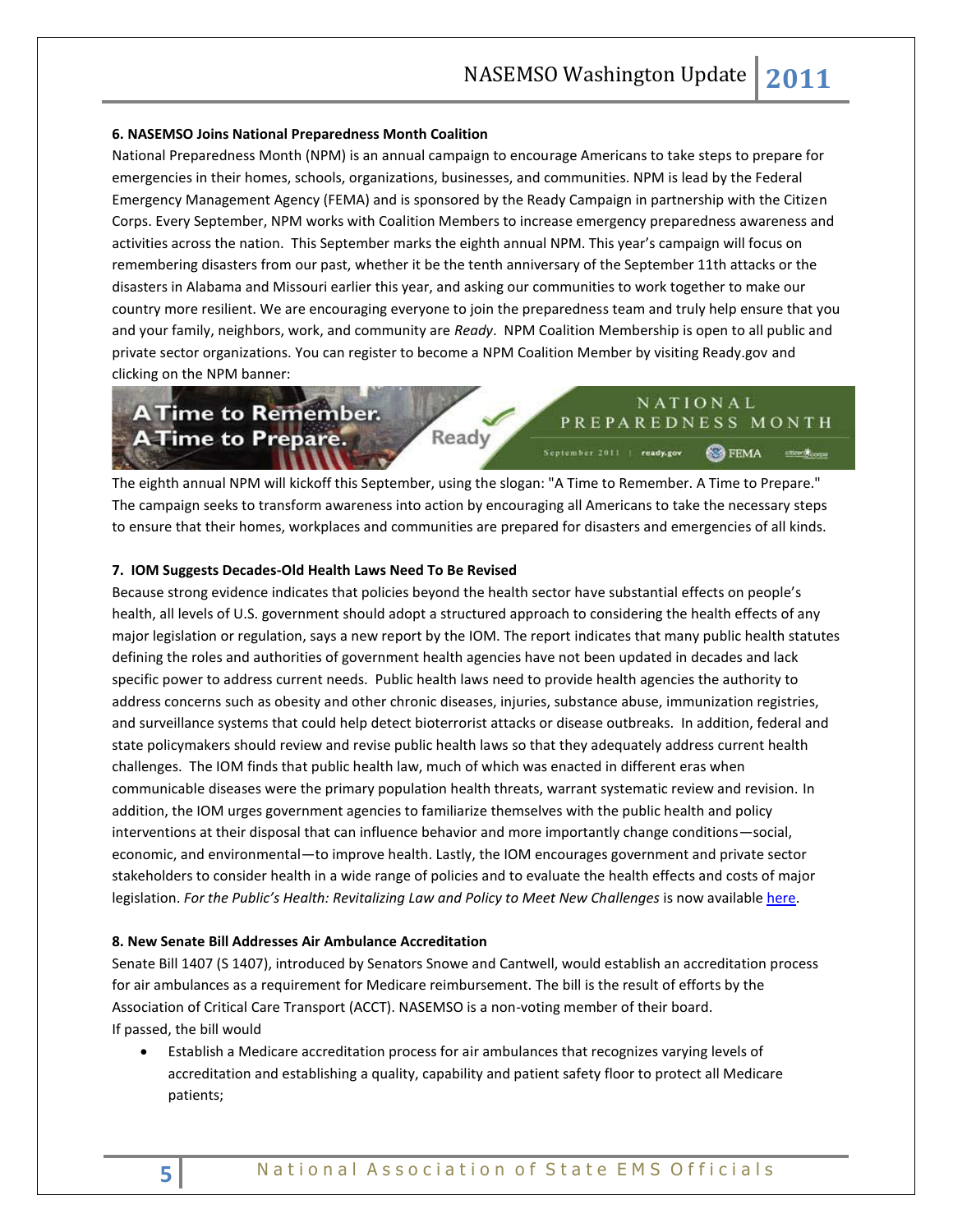- Structure a revised Medicare air ambulance fee schedule which will better reflect cost differences for providing services at higher levels of accreditation, promote high quality care, and preserve and enhance timely access to air ambulance services, particularly in rural areas;
- Promote appropriate utilization and transport of air ambulance services of Medicare and Medicaid beneficiaries; and
- Require a study of the issues and challenges in ground critical care transport including potential barriers to effective use of ground critical care transport when medically appropriate.

Please note the clarification on page 18 that this bill is not intended to preempt state licensing authority or standards setting. For questions or more information, please contact NASEMSO Program Advisor [Kevin McGinnis](mailto:mcginnis@nasemso.org) or the Air Medical Committee Chair, Dr. Robert Bass.

# **9. S. 911 Companion Bill Introduced in the House of Representatives**

Congressmen John Dingell (MI) and Gene Green (TX) have introduced H.R. 2482 the *Public Safety Spectrum and Wireless Innovation Act* as companion legislation to Senate Bill S.911. Dingell and Green's companion bill contained many key legislative principles, and top public safety priorities, including: Allocating the entire 10 MHz D Block within the 700 band to public safety and allow it to be combined with 10 MHz already allocated to public safety for broadband; and Reauthorizing the Federal Communications Commission to conduct spectrum auctions in the future to boost the economy and raise revenue to pay down the debt and fund other programs; and Authorizing voluntary incentive auctions to generate tens of billions in new revenue of up \$10 billion for debt reduction and \$11 billion to help fund the nationwide interoperable public safety broadband network. Like S.911, this legislation meets a still outstanding recommendation of the bipartisan 9/11 Commission. This bill is being supported by the Public Safety Alliance (PSA) and its member organizations, including NASEMSO, and does largely mirror S. 911 although it does have some differences.

In related news, National Public Radio (NPR) recently highlighted the D Block discussion. Read the story and listen [to the broadcast…](http://www.npr.org/2011/07/13/137791493/many-first-responders-still-struggle-to-communicate)

#### **10. FCC Strengthens Enhanced 911 Location Accuracy Requirements**

The Federal Communications Commission (FCC) has taken action to enhance the public's ability to contact emergency services during times of crisis and to enable public safety personnel to obtain more accurate information regarding the location of the caller. Specifically, the Commission strengthened the Enhanced 911 (E911) location accuracy rules for wireless carriers and sought comment on improving both 911 availability and E911 location determination for Voice over Internet Protocol (VoIP) services. the Commission announced that after the conclusion of the eight-year implementation period in early 2019, it will sunset the existing networkbased rule and require all wireless carriers to meet the more stringent location accuracy standards in the handsetbased rule. The Commission will set a specific sunset date for the network-based standard at a later date, after further notice and comment. The Commission also required new wireless network carriers to meet the handsetbased accuracy standard going forward and that all wireless carriers to test their E911 location accuracy results periodically and to share the results with PSAPs, state 911 offices, and the Commission, subject to confidentiality safeguards. For more information...

#### **11. NEMSIS: Save the Date for Software Developer's Meeting**

The NEMSIS TAC is organizing a Software Developer's Meeting to be held in Salt Lake City on September 21st and 22nd. The purpose of this meeting will be to familiarize attendees with the new NEMSIS V3 products, answer questions regarding implementation and to discuss general ideas regarding integration of national and local EMS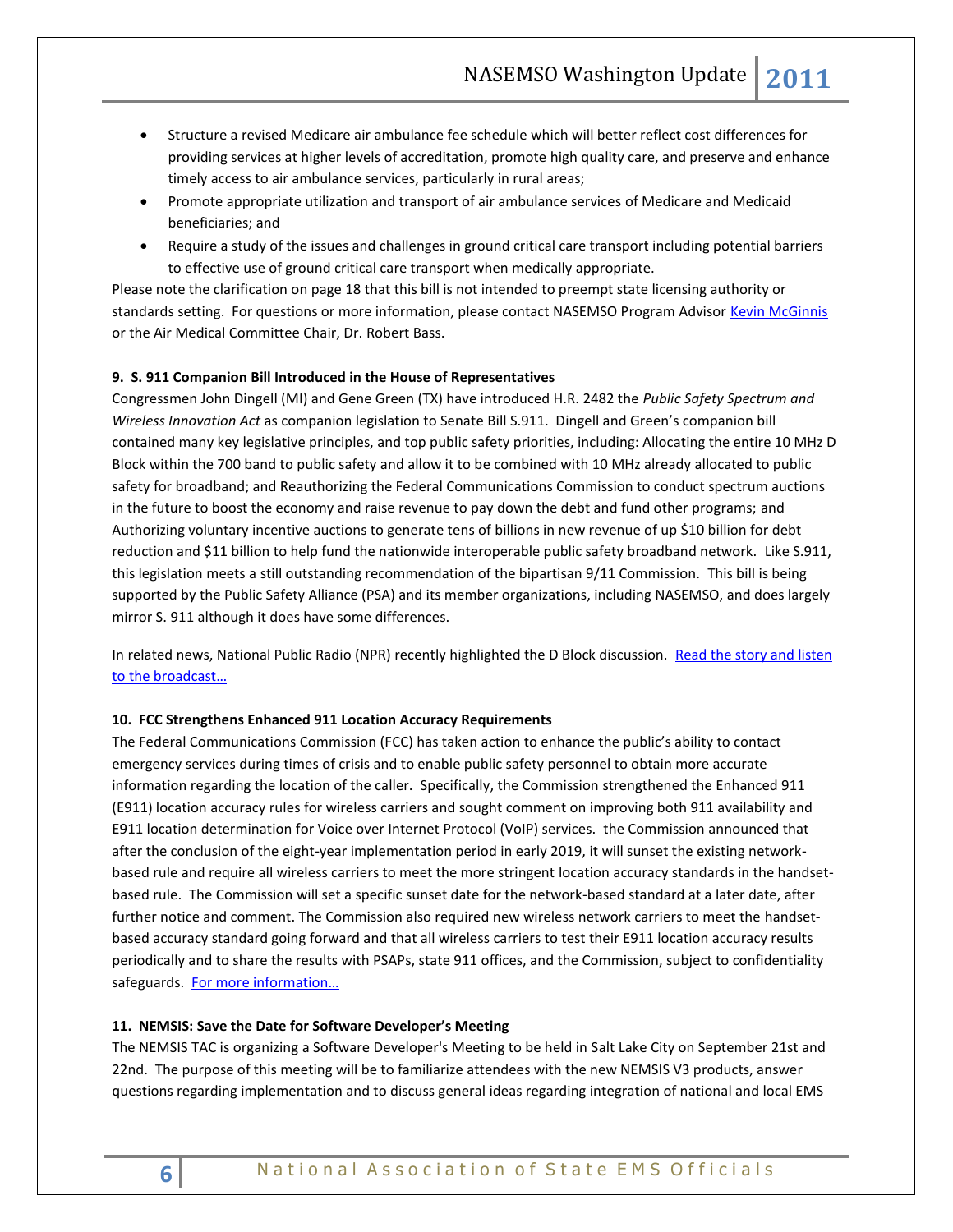data reporting. The NEMSIS TAC is currently confirming a great venue for this meeting! More details will follow!

#### **12. DHS Provides Progress Report on Implementation of 9/11 Commission Recommendations**

The United States has made significant progress in securing the nation from terrorism since the September 11, 2001 attacks. Following 9/11, the federal government moved quickly to develop a security framework to protect our country from large-scale attacks directed from abroad, while enhancing federal, state, and local capabilities to prepare for, respond to, and recover from threats and disasters at home. A key element of this framework included the creation of the Department of Homeland Security (DHS) in March, 2003, bringing together 22 separate agencies and offices into a single, Cabinet-level department. Many of the features of this new, more robust enterprise align with – and respond to – recommendations contained in the 9/11 Commission Report, released in July 2004 to assess the circumstances surrounding 9/11 and to identify ways to guard against future terrorist attacks. In recognition of the 9/11 Commission Report and the tenth anniversary of 9/11, a new report describes how DHS has addressed specific 9/11 Commission recommendations over the past ten years. Read highlights including the DHS progress report: Implementing 9/11 Commission Recommendation[s here.](http://www.dhs.gov/files/publications/preventing-terrorism-and-enhancing-security-progress-since-9-11.shtm)

#### **13. EMI Course Highlights Utilization of EMAC**

The Emergency Management Institute in Emmitsburg, MD will offer *E431 Understanding the Emergency Management Assistance Compact (EMAC)* in October 2011 and again in April 2012. This course enables emergency management personnel and response and recovery personnel from all political jurisdictions including EMS to more effectively understand, activate, implement, and utilize the EMAC system. Emergency management personnel and response and recovery personnel who can be legally deployed through the EMAC system, persons officially responsible for requesting and providing EMAC assistance, and those individuals desiring a more comprehensive working knowledge of the EMAC system should consider this course. For more information...

#### **14. HHS Toolkit of Public Health Emergency Text Messages Now Available**

A new toolkit of prepared cell phone text messages advising people how to protect their health after a disaster is available now through the U.S. Department of Health and Human Services. These messages support state and local emergency managers in disaster response and are available online at [http://emergency.cdc.gov/disasters/psa.](http://emergency.cdc.gov/disasters/psa) Messages are limited to 115 characters or fewer including spaces. Emergency responders can use the messages as they are or tailor the messages based on specific local needs. The toolkit currently features text messages relevant to hurricanes, floods and earthquakes. Local and state agencies register their interest in using the toolkit by providing contact information to HHS, so they can receive alerts and updates as the content expands to include health tips for additional types of disasters. More than 400 agencies have registered so far. Agencies register by email[: publichealthemergency@hhs.gov.](mailto:publichealthemergency@hhs.gov)

#### **15. GAO Issues Letter Report on CBRN Interagency Collaboration**

The anthrax attacks of 2001 and more recent national reports have raised concerns that the United States is vulnerable to attacks with chemical, biological, radiological, and nuclear (CBRN) agents. Because of the potential consequences of such attacks, members of Congress have expressed the need for the Departments of Homeland Security (DHS) and Health and Human Services (HHS) to coordinate in assessing risks posed by CBRN agents. GAO was asked to examine how DHS and HHS coordinate on the development of CBRN risk assessments and the extent to which they have institutionalized such efforts. GAO examined relevant laws, presidential directives, collaboration best practices, and internal control standards; analyzed DHS and HHS CBRN risk assessments; and interviewed DHS and HHS officials. *National Preparedness: DHS and HHS Can Further Strengthen Coordination for*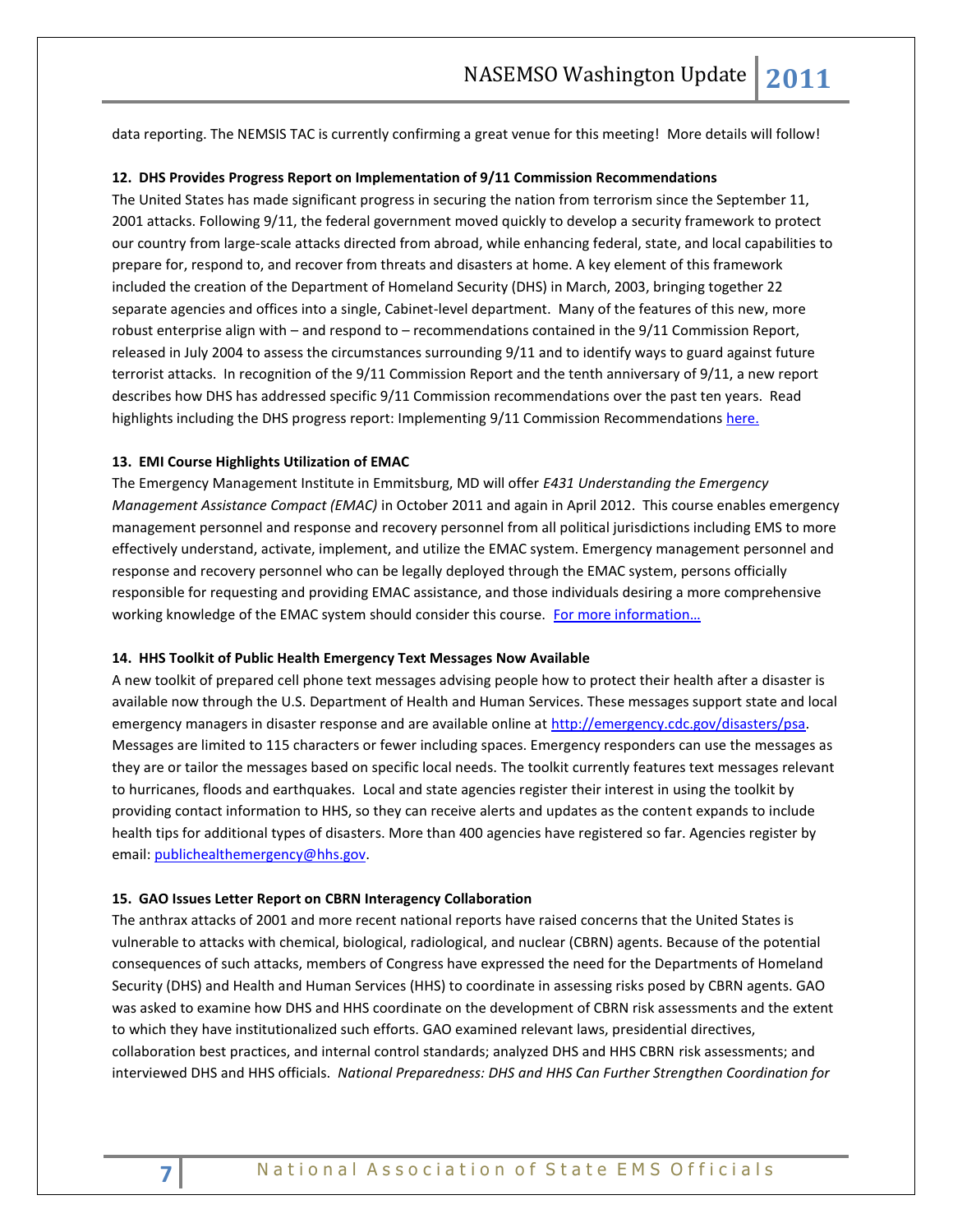*Chemical, Biological, Radiological, and Nuclear Risk Assessments*, GAO-11-606, is [now available](http://www.gao.gov/products/GAO-11-60) or to view [highlights.](http://www.gao.gov/highlights/d11606high.pdf) 

# **16. CDC Identifies Deadly Fungal Infections Following Joplin Tornado**

Several people who were injured when a tornado devastated Joplin, Mo. have become sickened by an uncommon, deadly fungal infection and at least five have died. Thirteen tornado victims have fallen ill from the mysterious infection, and each had multiple injuries and secondary wound infections. The fungus that caused the infection, mucormycosis, is most commonly found in soil and wood, according to the Centers for Disease Control and Prevention (CDC), which is studying samples from the Joplin patients. Cutaneous mucormycosis has been reported after previous natural disasters; however, this is the first known cluster occurring after a tornado. None of the infections were found in persons cleaning up debris. Health-care providers should consider environmental fungi as potential causes of necrotizing soft-tissue infections in patients injured during tornados and initiate early treatment for suspected infections. [For more information…](http://www.cdc.gov/mmwr/preview/mmwrhtml/mm6029a5.htm)

#### **17. White House Announces National Strategy for Counterterrorism**

The *National Strategy for Counterterrorism*, recently posted on the White House web site, articulates our government's approach to countering terrorism and identifies the range of tools critical to this Strategy's success. The Strategy builds on groundwork laid by previous strategies and many aspects of the United States Government's enduring approach to countering terrorism. At the same time, it outlines an approach that is more focused and specific than were previous strategies. The National Strategy, available at [http://www.whitehouse.gov/sites/default/files/counterterrorism\\_strategy.pdf,](http://www.whitehouse.gov/sites/default/files/counterterrorism_strategy.pdf) formalizes the approach that President Obama and his Administration have been pursuing and adapting for the past two and half years to prevent terrorist attacks and to deliver devastating blows against al-Qa'ida, including the successful mission to kill Usama bin Laden.

#### **18. Bipartisan House Bill Aims at Bioterrorism and Support for First Responders**

Rep. Bill Pascrell, Jr. (NJ) and Rep. Peter T. King (NY), Chairman of the House Committee on Homeland Security (CHS), introduced legislation that will begin implementing the recommendations of the Weapons of Mass Destruction Commission. "*The Weapons of Mass Destruction Prevention and Preparedness Act of 2011*" (H.R. 2356) would improve U.S. efforts to prevent, protect, respond, and recover from a weapon of mass destruction (WMD) attack in the United States. The legislation addresses the nation's readiness for a biological weapons attack by calling for the appointment of a special assistant to the President for biodefense to coordinate federal biodefense policy, the development of a national biodefense plan and a coordinated budget that assess capability gaps and spending inefficiencies, a national biosurveillance strategy, provisions for first responders including voluntary vaccinations and response guidance for chemical, biological, radiological, and nuclear incidents, and authorization of the Securing the Cities program to allow for interdiction of a radiological device in high-risk cities[. For more](http://thomas.loc.gov/cgi-bin/bdquery/z?d112:h.r.2356:)  [information…](http://thomas.loc.gov/cgi-bin/bdquery/z?d112:h.r.2356:)

#### **19. New NIH Web Site Provides Information on Chemical Emergencies**

The National Institutes of Health (NIH) has announced a new resource and web site on responding to chemical emergencies. The web site, Chemical Hazards Emergency Medical Management (CHEMM), will enable first responders, first receivers, other healthcare providers, and planners to plan for, respond to, recover from, and mitigate the effects of mass-casualty incidents involving chemicals. It will also provide a comprehensive, userfriendly, web-based resource that is also downloadable in advance, so that it would be available during an event if the internet is not accessible. CHEMM was produced by the U.S. Department of Health and Human Services, Office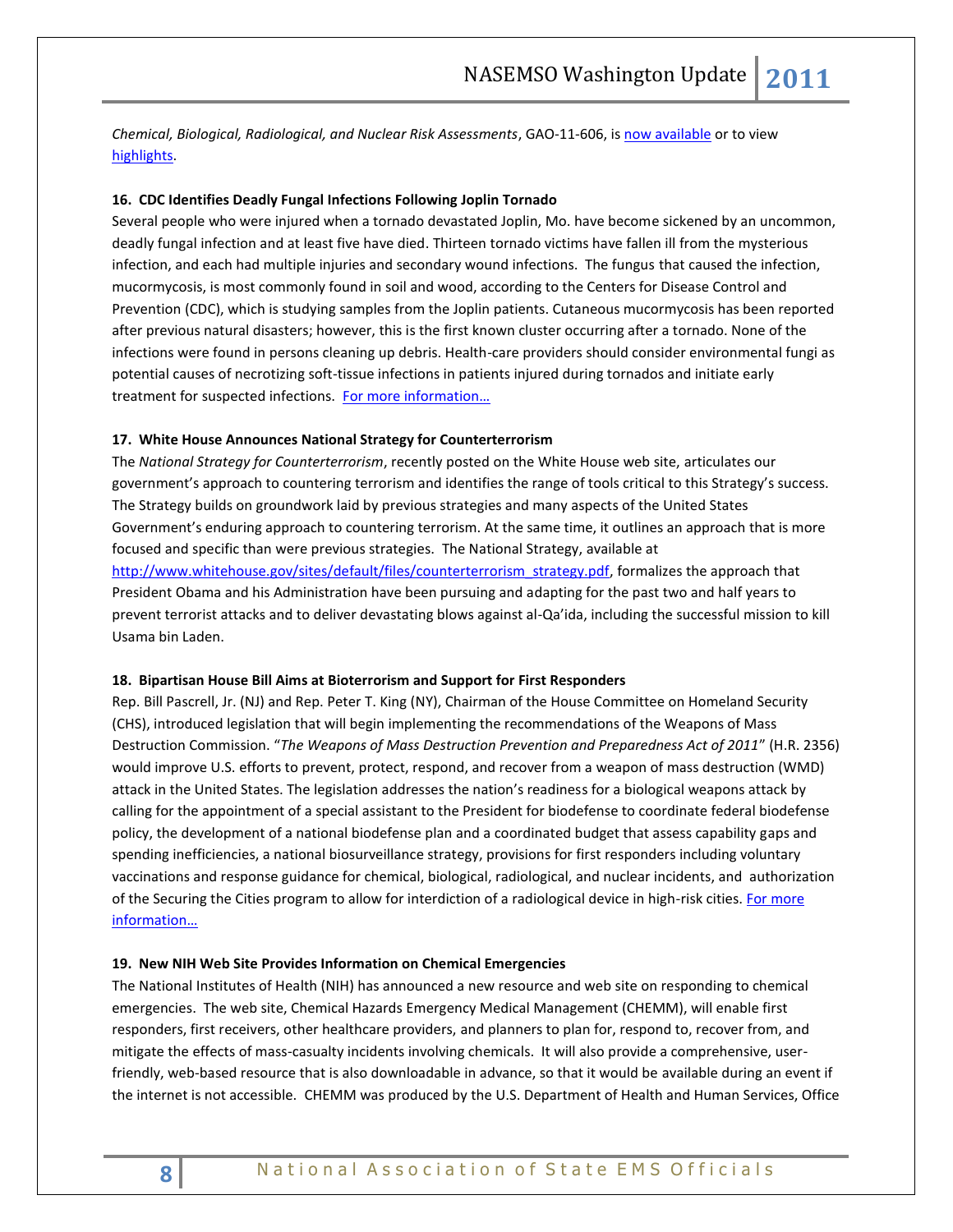of the Assistant Secretary for Preparedness and Response, Office of Planning and Emergency Operations, in cooperation with the National Library of Medicine, Division of Specialized Information Services, and many medical, emergency response, toxicology, and other types of experts. For more information...

# **20. FEMA Continuity of Operations Webinar Series Available**

The Federal Emergency Management Agency (FEMA) National Continuity Programs Directorate provides free monthly webinars featuring continuity of operations topics. The webinars are specifically designed for those who plan, train, and manage continuity of operations programs. Each webinar will accommodate the first 500 visitors that enter the website at the time of the webinar. In addition to airing live, each webinar will be recorded and viewable after it completes at your convenience. Click [here](http://www.fema.gov/about/org/ncp/coop/webinars.shtm) to review archived webinars or to monitor upcoming webinars, go to. Upcoming webinars that may be of interest to state EMS officials:

- National Preparedness Month Practitioner's Program Testimonial September 7, 2011
- Mission Essential Functions at State Level October 5, 2011
- Compare/Contrast of Federal and State Continuity Planning November 2, 2011

#### **21. DHS Communities of Practice Network Connects Homeland Security Disciplines**

The First Responder Communities of Practice is a professional networking, collaboration and communication platform created by the Department of Homeland Security Science & Technology Directorate to support improved collaboration and information sharing amongst the nation's First Responders and other Federal, State, Tribal, Territorial, and local governments supporting homeland security efforts. This vetted community of members focuses on emergency preparedness, response, recovery and other homeland security issues. The Emergency Medical Services (EMS) Community provides a platform for those in the EMS field to find and share EMS-related information, resources, best practices, lessons learned, and policies. Focus areas include rural and urban EMS issues and EMS advocacy. For more information...

#### **22. CDC Public Health Emergency Response Guide Version 2.0 Now Available**

State, local, and tribal health departments play an extremely important role in all-hazards emergency preparedness and response. Public health professionals within these departments should have immediate access to guidance and information that will assist them in rapidly establishing priorities and undertaking necessary actions during the response to an emergency or disaster. The National Center for Environmental Health (NCEH), Division of Emergency and Environmental Health Services (EEHS) has developed an all-hazards public health emergency response guide to address this need. The *Public Health Emergency Response Guide for State, Local, and Tribal Public Health Directors* is an all-hazards reference tool for health professionals who are responsible for initiating the public health response during the first 24 hours (i.e., the acute phase) of an emergency or disaster. The Public Health Emergency Response Guide for State, Local, and Tribal Public Health Directors – Version 2.0 is now available on the Centers for Disease Control and Prevention (CDC) Emergency Preparedness and Response [Web site.](http://emergency.cdc.gov/planning/responseguide.asp) Updates included in this version of the guide primarily reflect changes in national level plans, programs, guidance, incident management systems, and terminology since its original release in November 2004.

#### **23. FDA Develops Tools for Food-Emergency Readiness**

The U.S. Food and Drug Administration and federal partners has released the Food Related Emergency Exercise Boxed (FREE-B) set, a Web-based collection of scenarios that will help government regulators, public health organizations and the food industry test their readiness for food-related emergencies, such as a human health emergency caused by an unintentional contamination of produce with E. coli O157:H7. FREE-B is a compilation of five scenarios designed to help test and develop food emergency response plans, protocols and procedures. It will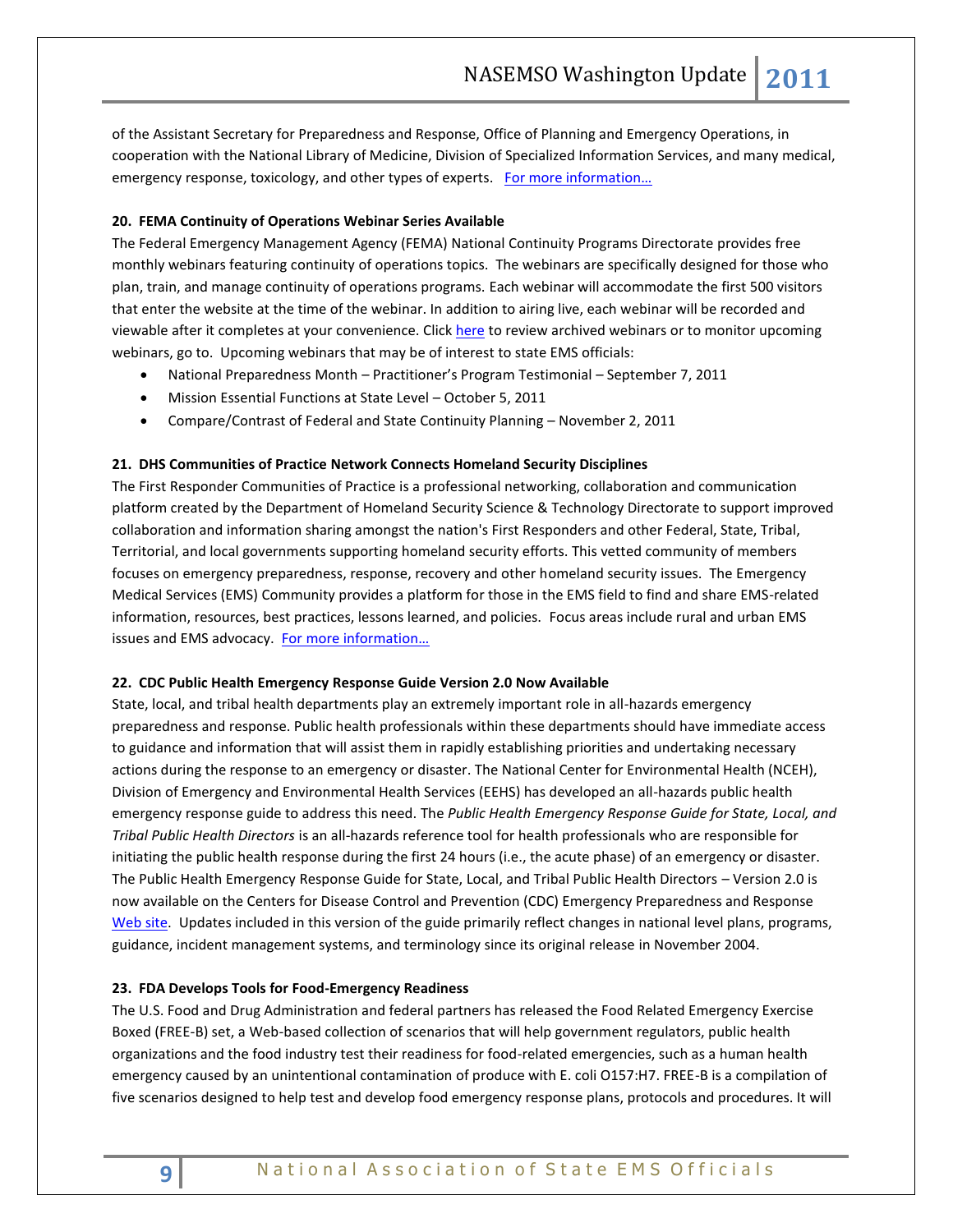help food and agriculture stakeholders and emergency preparedness planners collaborate better with each other, neighboring jurisdictions, the food industry and federal agencies during food emergencies. FREE-B takes a "wholecommunity" approach to preparedness. The term "whole-community" refers to the need for cross-discipline preparedness training for large-scale incidents through regular exercise and training, evaluation and plan revision. For more information: [FREE-B](http://www.fda.gov/Food/FoodDefense/Training/ucm216741.htm) and [Food Defense and Emergency Response.](http://www.fda.gov/Food/FoodDefense/default.htm)

# **24. HHS Renews EUA Declaration for Doxycycline Hyclate**

On September 23, 2008, former Secretary of Homeland Security, Michael Chertoff, determined that there is a significant potential for a domestic emergency, involving a heightened risk of attack with a specified biological, chemical, radiological, or nuclear agent or agents—in this case, Bacillus anthracis. Although there is no current domestic emergency involving anthrax, no current heightened risk of an anthrax attack, and no credible information indicating an imminent threat of an attack involving Bacillus anthracis, HHS Secretary Kathleen Sebelius subsequently renewed the Emergency Use Authorization (EUA) for all oral formulations of doxycycline, updating similar declarations made in 2009 and 2010. The referenced HHS declaration is effective as of July 20, 2011. [For more information](http://frwebgate1.access.gpo.gov/cgi-bin/PDFgate.cgi?WAISdocID=QJSSIJ/1/2/0&WAISaction=retrieve)…

#### **25. Webinar to Address Cultural & Linguistic Needs of Individuals with Limited English in Disaster Preparedness**

The challenges of meeting the health care needs of individuals with Limited English Proficiency (LEP) are often magnified during disaster response. This session will provide background and recommendations how emergency responders should address the cultural and linguistic needs of individuals with LEP, highlight best practices and strategies for successfully reaching LEP growing populations in a major disaster, and discuss national, state, and local advocacy efforts related to emergency preparedness and the response planning process for meeting the needs of their LEP patients and communities following natural and man-made disasters. Join the Society for Public Health Education (SOPHE) and the Centers for Disease Control and Prevention (CDC) on August 9th, 2011 2:00 PM (EST) for a special webinar addressing the challenges of meeting the healthcare needs of individuals with Limited English Proficiency (LEP). This webinar will highlight strategies for successfully reaching LEP populations in a disaster. Register for this free webinar today! [For more information](http://events.r20.constantcontact.com/register/event?llr=pf7m85dab&oeidk=a07e4cgwwbs2020a1b6)...

# **26. CoAEMSP Announces Revision to Policy Manual**

A new policy on Personnel Changes in "Key Personnel" (i.e., Program Director and Medical Director) has been incorporated into the Committee on Accreditation of Educational Programs for the Emergency Medical Services Professions (CoAEMSP[\) Policies & Procedures Manual,](http://r20.rs6.net/tn.jsp?llr=5sz87kdab&et=1106518858139&s=1704&e=001wFfWUrtLAp1VNU_2mjzFR7Prd997aHJYp9g4a1lHcY0aAT_C3wqwk4aqPCv1Qgr14nz4TIVCyDAWGcqdeyJQC5QnKPbb0roQSaAsSiSkeyHVgFImukyUr3Bx8WPxmcH34NQF4Vtb-Wo=) which is available on the website. It is Policy XII and defines such things as vacancies, absences, and replacements (temporary, acting) as well as timetables for reporting changes to CoAEMSP. The policies are effective as of July 11, 2011.

#### **27. NAEMSE Offers Implementing National EMS Education Standards Workshop for Educators**

The National Association of EMS Educators (NAEMSE) workshop for the Implementation of the National EMS Education Standards is designed to provide a framework upon which EMS Educators will build curricula and assessment based on the National EMS Education Standards. The transition to standards based education is a process that begins with a clear understanding of what education standards are and how to develop benchmarks upon which curricula is designed and competency assessment measures are performed. The workshop is designed to examine the standards themselves for clarity and understanding. Interactive sessions will review ways to develop curriculum, classroom activities and lessons that address the content of the standards in ways that enhance student learning. Lastly, the workshop will address the manner in which student learning is assessed and measured from an outcome-based approach. This is essential for the accurate measurement of student proficiency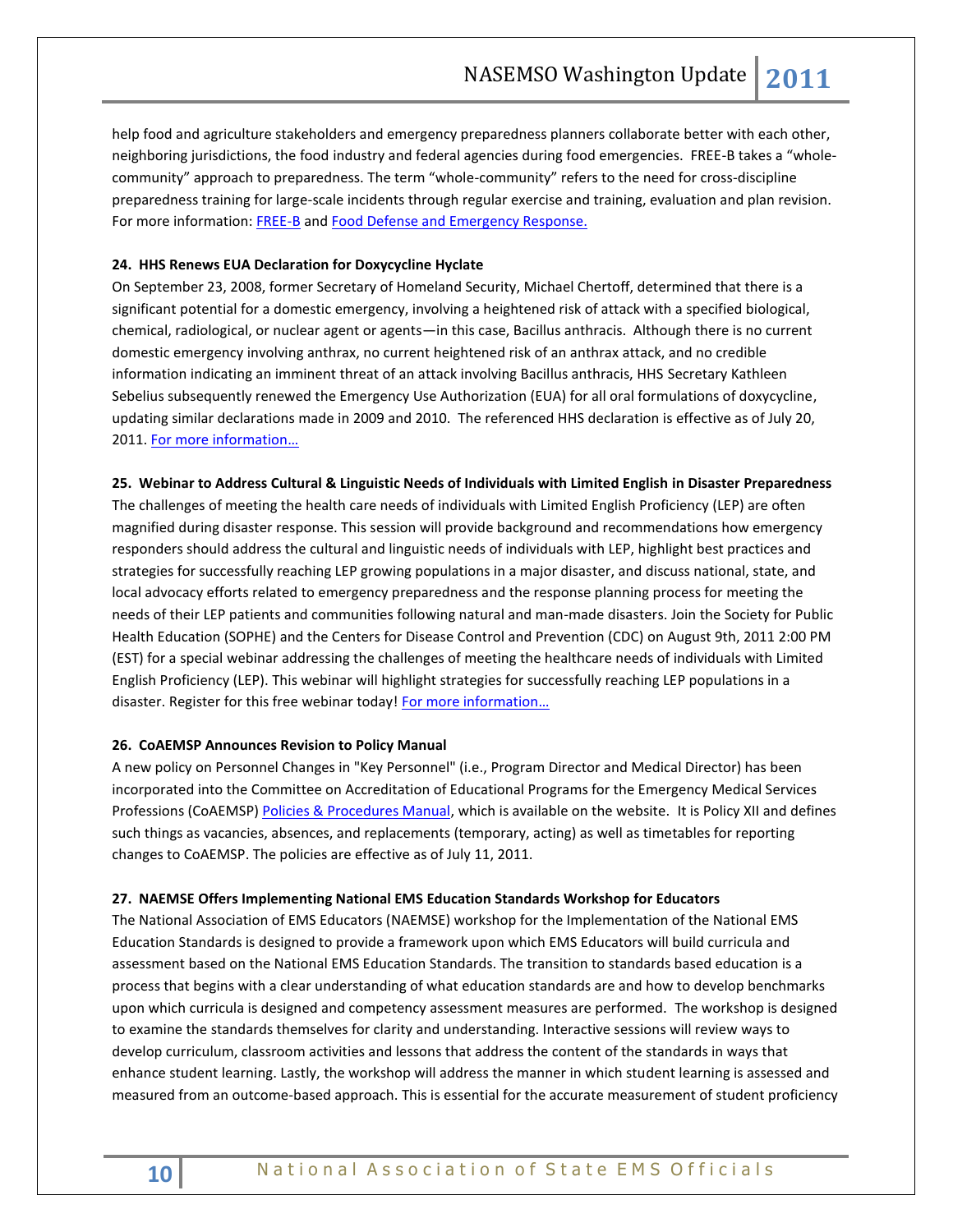according to the standards; and will present strategies through which an instructor will maintain accountability for student learning, and a system for continuous quality improvement. For any questions, please contact NAEMSE, 250 Mt. Lebanon Blvd., Suite 209, Pittsburgh, PA 15234. E-mail[: naemse@naemse.org.](mailto:naemse@naemse.org) If your state is interested in hosting this workshop - please download [LOCATION REQUEST FORM.](http://www.naemse.org/data/Location%20Request%20Form(1).pdf) The session will also be held as a full day workshop in conjunction with the 2011 NAEMSE Annual Meeting.

# **28. How Can The STOP STICKS Campaign Help You?**

The National Institute for Occupational Safety and Health (NIOSH)-developed STOP STICKS campaign focuses on raising awareness that, in turn, prepares and motivates healthcare workers to make the changes needed to reduce sharps injuries. The Campaign goal is to raise awareness about the risk of exposure to bloodborne pathogens such as HIV, hepatitis B, and hepatitis C from needlesticks and other sharps-related injuries in the workplace. While the campaign materials were developed mainly for operating room and emergency department audiences, the target audience includes clinical and nonclinical healthcare workers and healthcare administrators in hospitals, doctor's offices, nursing homes, and home healthcare agencies. [For more information](http://www.cdc.gov/niosh/stopsticks/)...

#### **29. Labor-HHS-Education Bill Postponed Until After August Recess**

According to the Trust for America's Health (TFAH), "There's a lot of analysis already in the public domain on the impact of the budget deal. For an independent assessment, here's the Congressional Budget Office (CBO) analysis: [http://www.cbo.gov/ftpdocs/123xx/doc12357/BudgetControlActAug1.pdf.](http://www.cbo.gov/ftpdocs/123xx/doc12357/BudgetControlActAug1.pdf) Also, in case you hadn't seen it yet, a debt ceiling flow chart is circulating that was produced by the Senate GOP –

[http://healthyamericans.org/assets/files/Debt%20Ceiling%20Agreement%20Flow%20Chart.pdf.](http://healthyamericans.org/assets/files/Debt%20Ceiling%20Agreement%20Flow%20Chart.pdf) The current thinking is that the non-security discretionary caps would result in smaller cuts than anticipated for FY 2012, with allocations far closer to FY 2011 levels than to the previous House-approved budget levels. However, still not clear what a Labor, Health and Human Services, Education and Related Agencies (Labor/HHS) appropriations product will look like." TFAH's Deputy Director, Rich Hamburg, recently provided a budget update presentation via webinar to the Society for Public Health Education (SOPHE). The recorded webinar and presentation slides for "ESEA Reauthorization: Where Do We Go From Here?" is [now available.](http://www.sophe.org/webinars.cfm)

# **30. AASHTO Provides Informative Safety Video on Transportation as a Public Health Issue**

The American Association of State Highway and Transportation Officials (AASHTO) provides a range of thoughtprovoking videos on a dedicated web site at [www.TransportationTV.org.](http://www.transportationtv.org/) In a [recent segment](http://www.transportationtv.org/Pages/default.aspx?VideoId=189) of Viewpoint, CDC Director Dr. Thomas R. Frieden outlines why transportation is a major health issue and what each of us can do to become part of the solution. Additional links accessed via the "State to State" tab, features video presentation from state departments of transportation from across the country highlighting news, features, and interviews from the state's perspective.

#### **31. CDC Web Site Features Distracted Driving in the United States and Europe**

In 2009, more than 5,400 people were killed and an additional 448,000 were injured in crashes that were reported to involve driving while distracted. Among those killed or injured in these crashes, nearly 1,000 deaths and 24,000 injuries included cell phone use as the major distraction. A recent CDC analysis examined the frequency of cell phone use and texting while driving in the United States and several countries within Europe. For more [information...](http://www.cdc.gov/Features/dsDistractedDriving/)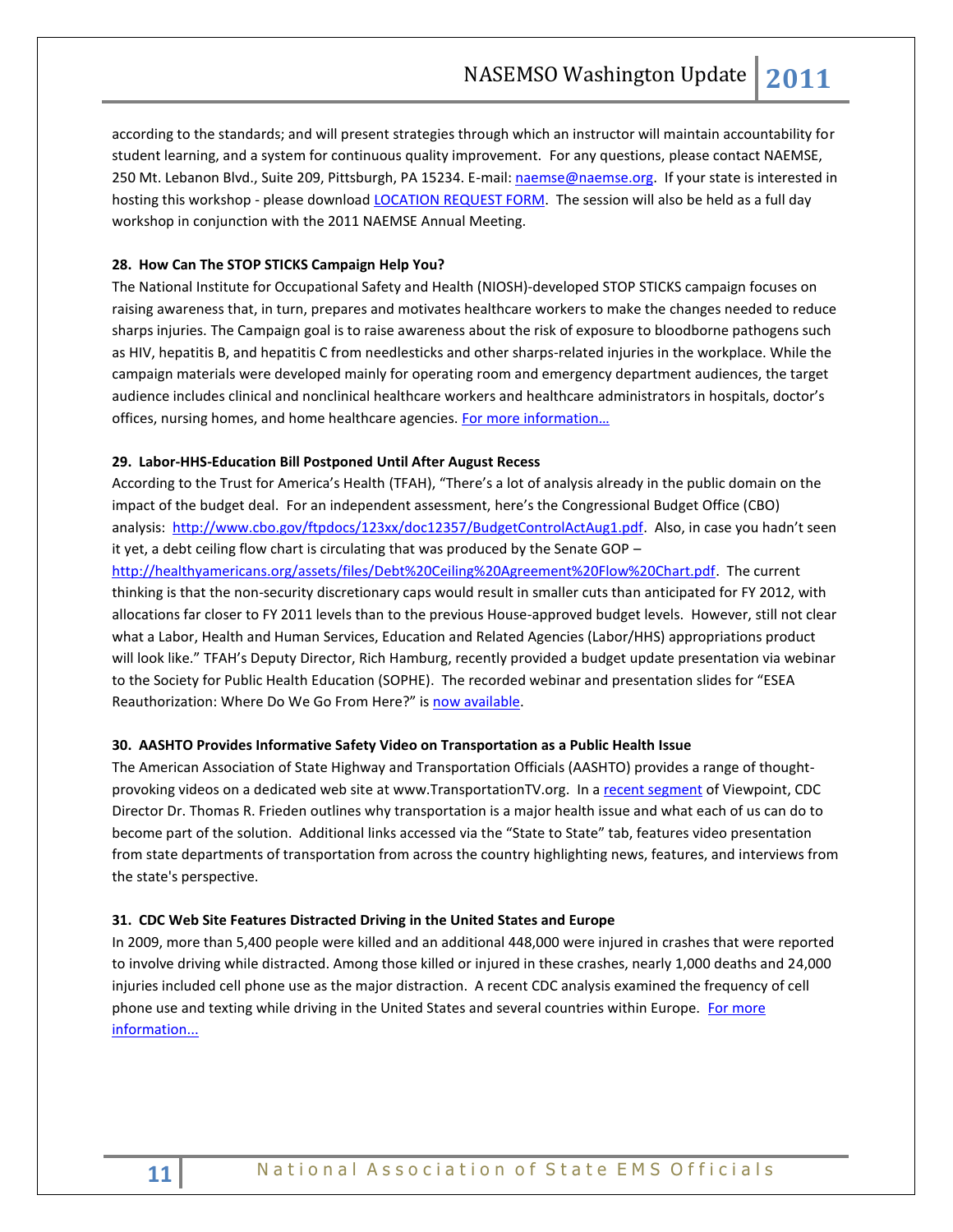# **32. FDA Approves Tamper Resistant Oxycodone**

The U.S. Food and Drug Administration (FDA) has approved a new formulation of the controlled-release drug OxyContin. This new formulation is designed to decrease the likelihood that this medication will be misused or abused, and result in overdose. The new formulation adds in new tamper-resistant features aimed at preserving the controlled release of the active ingredient, oxycodone. The reformulated version of OxyContin is intended to prevent immediate access to the full dose of oxycodone via cutting, chewing, or breaking the tablet. Attempts to dissolve the tablets in liquid result in a gummy substance that cannot be drawn up into a syringe or injected. The new formulation of OxyContin reduces the likelihood that this drug will be misused and abused, although it cannot completely eliminate this possibility. The brand name of this new formulation is Oxecta™ (Oxycodone HCL, USP) CII.

# **33. FDA CDER to Address Drug Shortages in Public Workshop**

The Food and Drug Administration (FDA) is announcing a public workshop regarding the approach of the Center for Drug Evaluation and Research (CDER) to addressing drug shortages. This public workshop is intended to provide information for, and to gain additional insight from, professional societies, patient advocates, industry, consumer groups, health care professionals, researchers, and other interested persons about the causes and impact of drug shortages, and possible strategies for preventing or mitigating drug shortages. The input from this public workshop will help in developing topics for further discussion with industry and professional societies, and other stakeholders and may help the Agency to better address drug shortage issues.

**Date:** September 26, 2011

**Time:** 8:30 a.m. to 4:30 p.m.

**Location:** 10903 New Hampshire Avenue Bldg. 31, Room 1503 B and C (Great Room) Silver Spring, MD 20993

Read th[e Federal Register Notice.](http://www.gpo.gov/fdsys/pkg/FR-2011-07-28/pdf/2011-19031.pdf)

#### **34. GAO Report Highlights Role of Data in Preventing Child Fatalities**

Children's deaths from maltreatment are especially distressing because they involve a failure on the part of adults who were responsible for protecting them. Questions have been raised as to whether the federal National Child Abuse and Neglect Data System (NCANDS), which is based on voluntary state reports to the Department of Health and Human Services (HHS), fully captures the number or circumstances of child fatalities from maltreatment. GAO was asked to examine (1) the extent to which HHS collects and reports comprehensive information on child fatalities from maltreatment, (2) the challenges states face in collecting and reporting this information to HHS, and (3) the assistance HHS provides to states in collecting and reporting data on child maltreatment fatalities. GAO analyzed 2009 NCANDS data--the latest data available--conducted a nationwide Web-based survey of state child welfare administrators, visited three states, interviewed HHS and other officials, and reviewed research and relevant federal laws and regulations. For more information, including recommendations and the report, *Child Maltreatment: Strengthening National Data on Child Fatalities Could Aid Prevention*, go to [GAO-11-599.](http://www.gao.gov/products/GAO-11-599)

#### **35. NHTSA Efforts Culminate in Release of EMS Workforce Agenda**

The National Highway Traffic Safety Administration (NHTSA) Office of Emergency Medical Services (OEMS) has released the EMS Workforce Agenda for the Future (EMS Workforce Agenda). The EMS Workforce Agenda was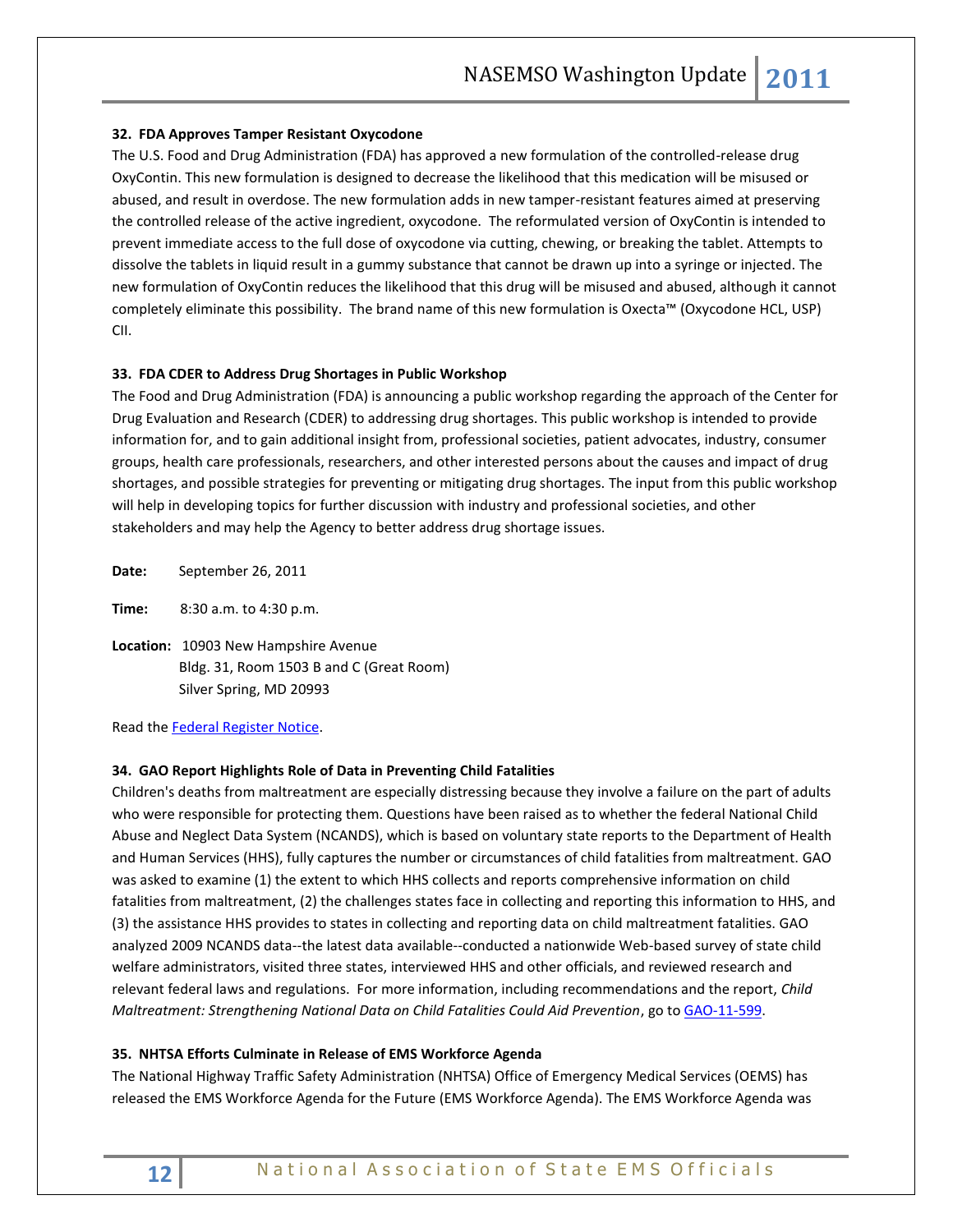prepared by the University of California San Francisco with funding from NHTSA and the Emergency Medical Services for Children program at the Health Resources and Services Administration. [Download the EMS Workforce](http://www.nasemso.org/documents/ems.workforce.agenda.pdf)  [Agenda here](http://www.nasemso.org/documents/ems.workforce.agenda.pdf) or online at [www.ems.gov](http://www.ems.gov/) under the workforce tab.

# **36. HHS and IOM Address Open Data Solutions**

The U.S. Department of Health and Human Services (HHS) and the Institute of Medicine (IOM) recently co-hosted their second annual event focusing on innovative applications and services that harness the power of open data from HHS and other sources to help improve health and health care. The Health Data Initiative Forum featured more than 45 new or updated solutions that harness the power of HHS and other federal data to help serve the needs of consumers, health care providers, employers, public health leaders, and policy makers. For the past 18 months, HHS has engaged in a major effort to both make its vast array of data resources ever more accessible to the public and also actively promote the development of applications and services utilizing HHS data by innovators across the country. Earlier in the year, HHS announced the launch of two major new data resources for the innovator community: the Health Indicators Warehouse [\(healthindicators.gov\)](http://www.healthindicators.gov/), providing detailed data on over 1100 indicators of community health and health care performance, an[d HealthData.gov](http://www.healthdata.gov/), a "one-stop" resource containing a comprehensive inventory of available health-related data sets from HHS and other agencies along with other useful tools for data innovators.

In related news, in Executive Order 13563, President Obama has directed each executive agency to establish a plan for ongoing retrospective review of existing significant regulations to identify those rules that can be eliminated as obsolete, unnecessary, burdensome, or counterproductive or that can be modified to be more effective, efficient, flexible, and streamlined. To accomplish this, HHS has posted its *Revised Plan for Retrospective Review of Existing Rules*. To the extent that such program areas as telemedicine, the CHIP program, drug safety, regulation of medical devises, HIPPA, and the Medicare program impact EMS, these reviews could become of interest to our readers. [For more information…](http://www.hhs.gov/open/execorders/13563/draft/prelim_ret_revplan05232011.pdf)

#### **37. HHS Office of Women's Health Focuses on Women and Heart Attacks**

The *Make the Call. Don't Miss a Beat.* campaign is a national public education campaign that aims to educate, engage, and empower women and their families to learn the seven most common symptoms of a heart attack and encourage them to call 9-1-1 as soon as those symptoms arise. A woman suffers a heart attack every 90 seconds in the United States. Yet according to a 2009 American Heart Association survey only half of women indicated they would call 9-1-1 if they thought they were having a heart attack and few were aware of the most common heart attack symptoms. The campaign, developed by the U.S. Department of Health and Human Services' Office on Women's Health, encourages woman to make the call to 9-1-1 immediately if they experience one or more of the heart attack symptoms. For more informatio[n http://www.womenshealth.gov/heartattack/](http://www.womenshealth.gov/heartattack/)

#### **38. Public Comment Now Open – NQF - Regionalized Emergency Medical Care Services**

The commenting period for th[e Regionalized Emergency Medical Care Services](http://www.qualityforum.org/Projects/n-r/Regionalized_Emergency_Care/Regionalized_Emergency_Care__Phase_1.aspx#t=1&s=&p=) framework is now open. This draft report assesses the current state of measure development, and sets a path for future measurement of emergency care. All member comments must be submitted by Tuesday, August 23, at 6:00 pm ET. The public commenting closes on Tuesday, August 16, at 6:00 pm ET. [Submit your comments now.](http://www.qualityforum.org/Projects/n-r/Regionalized_Emergency_Care/Regionalized_Emergency_Care__Phase_1.aspx?section=PublicandMemberComment2011-07-252011-08-24#t=2&s=&p=4%7C)

# **39. Obama Administration Releases National Prevention Strategy**

Members of the National Prevention, Health Promotion, and Public Health Council, including Department of Health and Human Services (HHS) Secretary Kathleen Sebelius, Surgeon General Regina Benjamin (Chair), as well as Senator Tom Harkin and Domestic Policy Council (DPC) Director Melody Barnes, have announced the release of the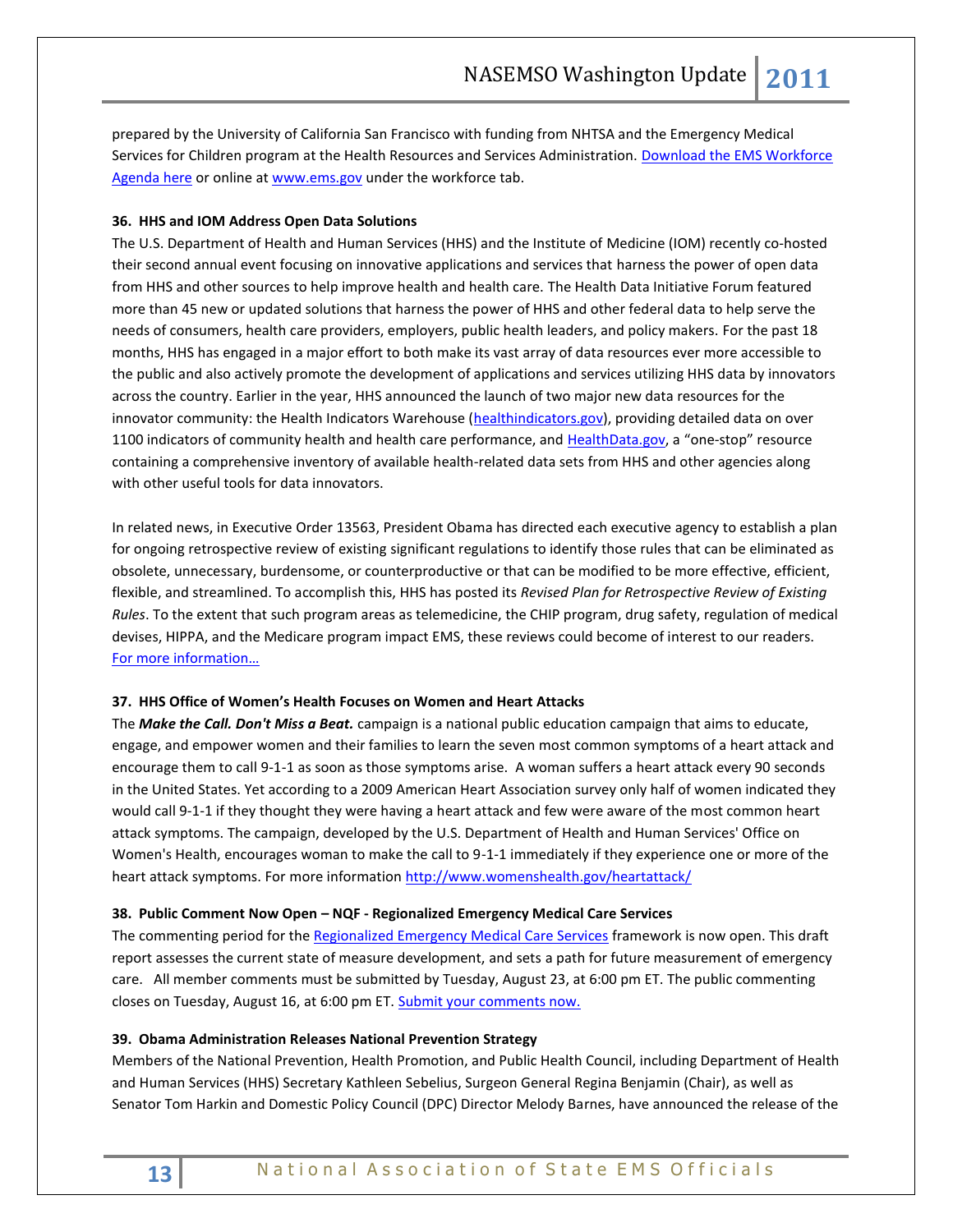*National Prevention and Health Promotion Strategy*, a comprehensive plan that will help increase the number of Americans who are healthy at every stage of life. The National Prevention Strategy recognizes that good health comes not just from receiving quality medical care, but also from clean air and water, safe worksites and healthy foods. The National Prevention Strategy provides an unprecedented opportunity to shift the nation from a focus on sickness and disease to one based on wellness and prevention. It will present a vision, goals, recommendations and action items that public, private, nonprofit organizations and individuals can take to reduce preventable death, disease and disability in the United States. For more information...

# **40. CMS Seeks Comment on Ambulance Fee Schedule**

The Centers for Medicare and Medicaid Services (CMS) recently posted proposed revisions to the Ambulance Fee Schedule via the [Federal Register.](http://www.gpo.gov/fdsys/pkg/FR-2011-07-08/html/2011-16874.htm) This proposed rule would revise the ambulance fee schedule regulations to conform with statutory changes, specifically extending the payment add-ons (implemented in 2008) for another year. In addition, air ambulance areas that were designated as rural on December 31, 2006, and were subsequently re-designated as urban, CMS proposes re-establishing the ``rural'' indicator on the ZIP Code file for air ambulance services through December 31, 2011. Finally, the proposal addresses the extension of the "rural bonus" payment. For further information regarding the extension of these payment add-ons, extension of the MIPPA provision, and extension of the rural bonus, please see Transmittal 706 (Change Request 6972) dated May 21, 2010 and the CMS Website, [http://www.cms.gov/AmbulanceFeeSchedule/02\\_afspuf.asp.](http://www.cms.gov/AmbulanceFeeSchedule/02_afspuf.asp) Comments must be received at one of the addresses in the notice, no later than 5 p.m. on August 30, 2011.

#### **41. Geographic Databases for 2011 Released**

The U.S. Department of Transportation's Bureau of Transportation Statistics (BTS), a part of the Research and Innovative Technology Administration, has released the 2011 edition of the National Transportation Atlas Databases (NTAD). The 2011 edition features updated datasets from last year's NTAD and premieres the Customs and Border Protection's Border Crossing Database with data spatially enhanced by BTS. Also, substantial revisions were made to national parks, waterways, railways and the Federal Highway Administration's National Bridge Inventory. This year's NTAD consists of 32 datasets, 11 of which were updated for this 2011 release. The NTAD also includes: intermodal terminals, national railway crossings, non-attainment areas and transit rail lines and stations, among other data layers. [NTAD 2011](http://www.bts.gov/publications/national_transportation_atlas_database/2011/) is provided in shapefile format, which is compatible with most Geographical Information Systems (GIS) software. Contacts: Press: Dave Smallen: (202) 366-5568. For technical information and copies: Mark Bradford: (202) 366-6810.

#### **42. CDC Reports the Incidence of Unintentional Non-Fire CO Exposures in the United States**

To describe more completely the national burden of CO exposure and risk factors associated with vulnerable populations, the Centers for Disease Control and Prevention (CDC) used data from the National Poison Data System (NPDS) to characterize reported unintentional, non--fire-related CO exposures, including those that were managed at the site of exposure and were not treated at a health-care facility. Among 68,316 CO exposures reported to poison centers during 2000--2009, a total of 30,798 (45.1%) were managed at the site of exposure with instructions from the poison center by telephone, 36,691 (53.7%) were treated at a health-care facility, and the management site for the remainder was unknown. Although symptoms varied slightly between persons managed on-site and those treated at a health-care facility, most CO exposures occurred at home and most often involved females, children aged ≤17 years, and adults aged 18--44 years. Surveillance and analysis of data from NPDS and secondary sources might provide a more comprehensive description of the burden of CO exposure in the United States and assist in the development of interventions better targeted to high-risk populations. For more [information](http://www.cdc.gov/mmwr/preview/mmwrhtml/mm6030a2.htm)…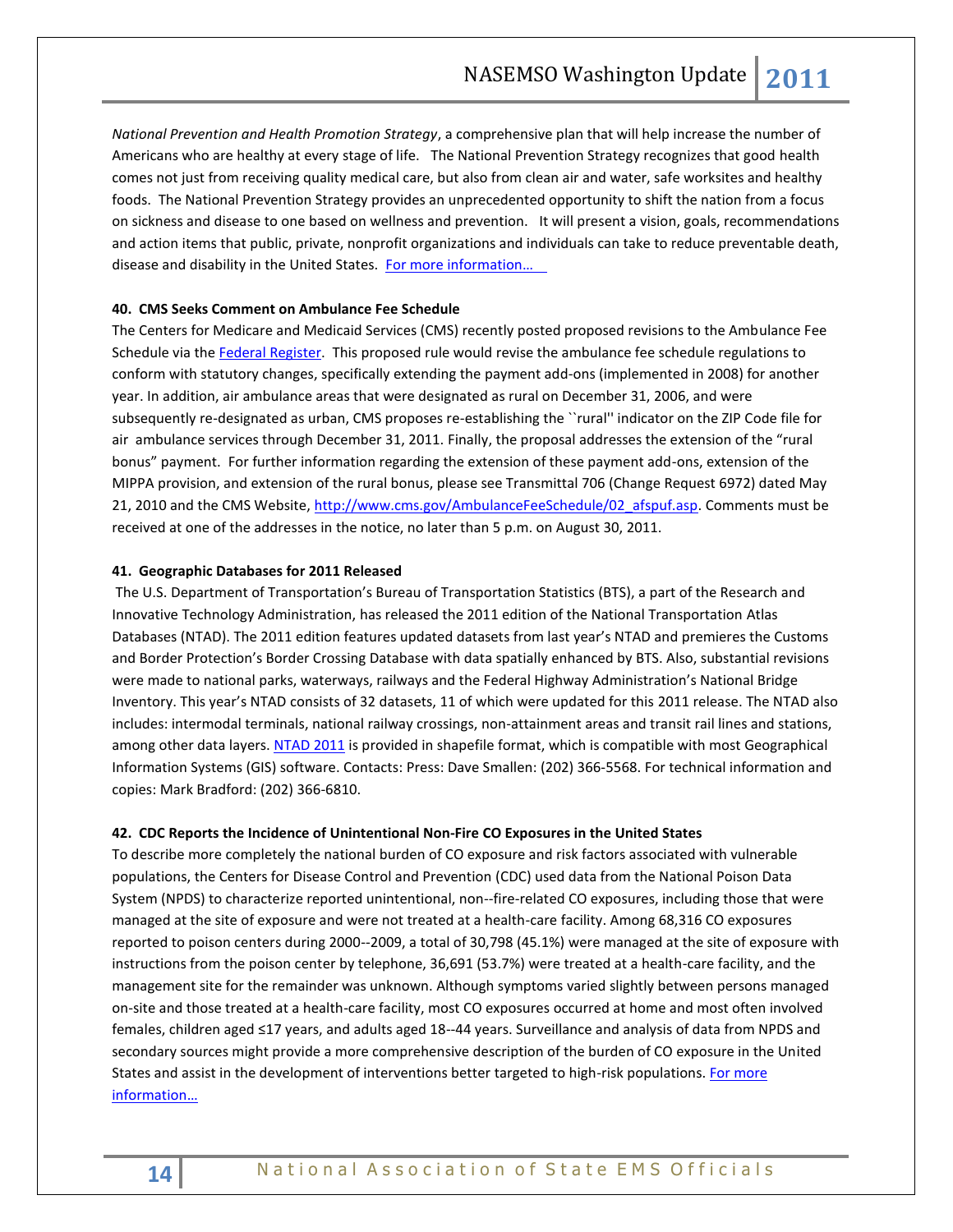#### **43. IOM Recommends Revised Regulatory Framework for Approval of Medical Devices**

Medical devices play a critical role in the health care of Americans. They can range from simple tools, such as tongue depressors and bandages, to complex or life-saving equipment, such as pacemakers, magnetic resonance imaging machines, and heart–lung machines. The Federal Food, Drug, and Cosmetic Act (FFDCA) requires a "reasonable assurance of safety and effectiveness" before a device can be marketed, and the U.S. Food and Drug Administration (FDA) is responsible for enforcing this requirement. Devices that are deemed to have a moderate risk to patients generally cannot go on the market until they are cleared through the 510(k) process, named for [Section 510\(k\)](http://www.fda.gov/RegulatoryInformation/Legislation/FederalFoodDrugandCosmeticActFDCAct/FDCActChapterVDrugsandDevices/ucm109201.htm) of the FFDCA. In a just-released consensus report, the Institute of Medicine (IOM) finds that the current 510(k) process is flawed based on its legislative foundation. Rather than continuing to modify the 35-yearold 510(k) process, the IOM concludes that the FDA's finite resources would be better invested in developing an integrated premarket and postmarket regulatory framework that provides a reasonable assurance of safety and effectiveness throughout the device life cycle. The IOM outlines its criteria for this framework in the report. *Medical Devices and the Public's Health: The FDA 510(k) Clearance Process at 35 Years i[s now available](http://www.iom.edu/Reports/2011/Medical-Devices-and-the-Publics-Health-The-FDA-510k-Clearance-Process-at-35-Years.aspx) on the IOM* web site.

#### **44. New EMS Research Course at the National Fire Academy**

The United States Fire Administration (USFA), Department of Homeland Security, is conducting a pilot course at the National Emergency Training Center (NETC) in Emmitsburg, Maryland for the newly developed 6-day course *Hot Topics Research for Emergency Medical Services (P-139)*. The National Fire Academy (NFA) will be delivering two pilot offerings. The first will be October 30 – November 4, 2011, with students to arrive Saturday October 29 and depart Saturday November 5. The second pilot offering will be January 29 – February 3, 2012 with students to arrive Saturday January 28 and depart Saturday February 4. This 6-day course provides the knowledge and skills to identify and research hot topics in Emergency Medical Services to ultimately identify, promote and embrace system or service improvements. For more information...

In related news, the NFA is seeking Subject Matter Experts for National Fire Academy Course Developments. The USFA's National Fire Academy wishes to increase its pool of subject matter experts for potential course developments. Subject matter experts are compensated for their work. NFA is seeking experts in the following areas: Arson, Fire and Explosion Investigation; Fire Prevention: Public Education; Fire Prevention Technology and Codes; Fire Prevention: Management; Hazardous Materials; Training and Education Program Management; Planning and Information Management; Emergency Medical Services; First Responders Health, Wellness and Safety; Incident Command and Control; and Management Science. If you are interested, please submit your resume and areas of interest to Deputy Superintendent Robert A. Neale at [robert.neale@dhs.gov.](mailto:robert.neale@dhs.gov) This notice does not constitute an offer of employment or guarantee of further consideration.

#### **45. National Academies Offer Free PDF Downloads**

Effective June 2, all PDF versions of books published by the National Academies Press (NAP) will be downloadable free of charge to anyone.<http://www.nap.edu/>

#### **46. Mission: Lifeline Gains Momentum in STEMI Care**

Every year, almost 250,000 people experienc[e ST-Elevation Myocardial Infarction \(STEMI\)](http://www.heart.org/HEARTORG/HealthcareResearch/MissionLifelineHomePage/Mission-Lifeline-Glossary_UCM_308046_Article.jsp#stemi) - the deadliest type of heart attack. Unfortunately, a significant number don't receive prompt [reperfusion therapy,](http://www.heart.org/HEARTORG/HealthcareResearch/MissionLifelineHomePage/Mission-Lifeline-Glossary_UCM_308046_Article.jsp#reperfusion) which is critical in restoring blood flow. Worse yet, 30 percent of STEMI victims don't receive reperfusion treatment at all. Mission: Lifeline® seeks to save lives by closing the gaps that separate STEMI patients from timely access to appropriate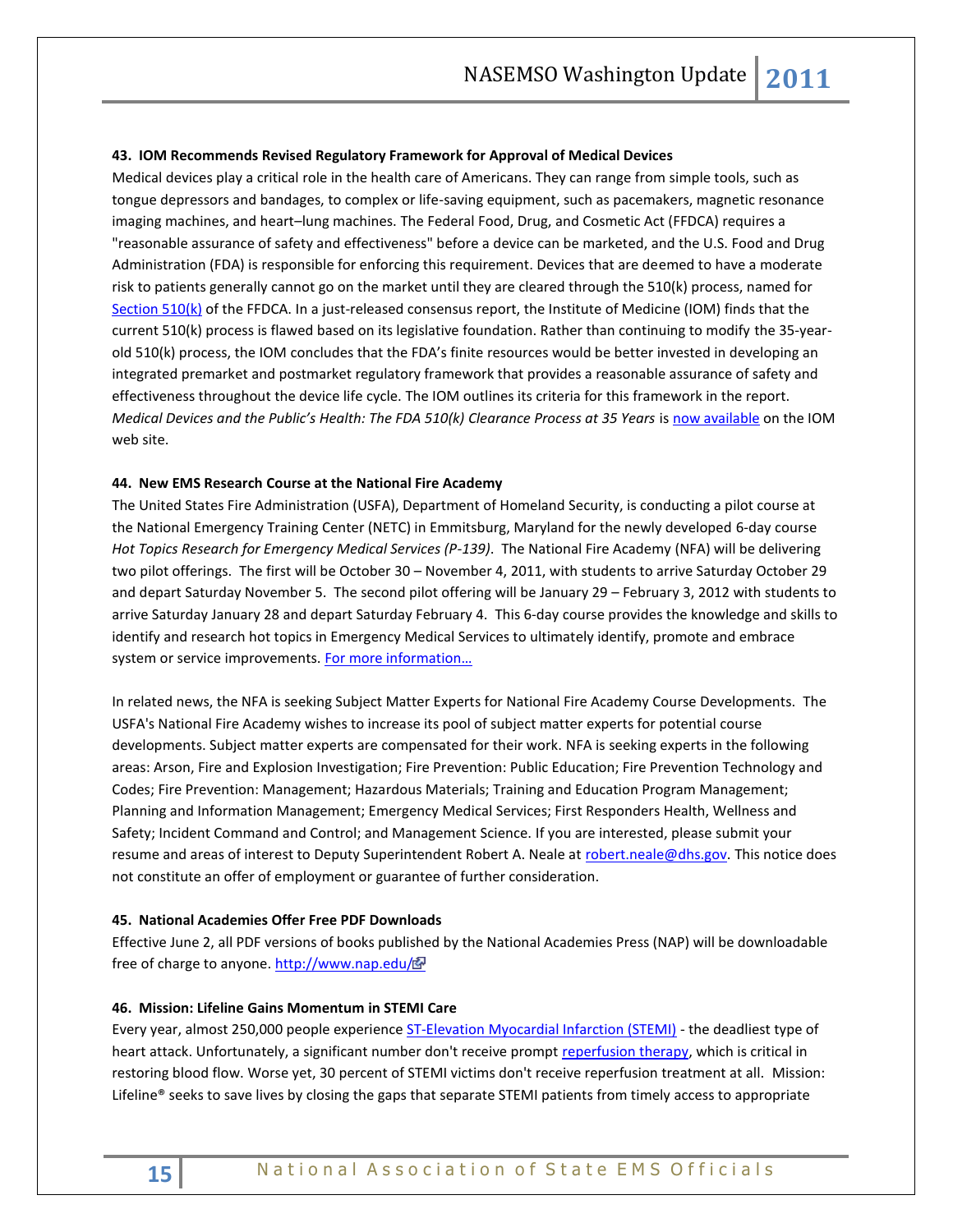treatments. Although Mission: Lifeline is focusing on improving the system of care for the nearly 250,000 patients who suffer from a STEMI each year, improving that system will ultimately improve care for all heart attack patients. The **Mission: Lifeline Summary Table provides an easy reference tool that helps disseminate each STEMI** system component. The table identifies each component definition, ideal strategy, resources, metrics and preliminary criteria. Learn more about the vital role of EMS in Mission: Lifeline.

- [The Ideal EMS](http://www.heart.org/HEARTORG/HealthcareResearch/MissionLifelineHomePage/EMS/Ideal-EMS_UCM_312065_Article.jsp)
- **[Strategies](http://www.heart.org/HEARTORG/HealthcareResearch/MissionLifelineHomePage/EMS/EMS-Strategies-to-Achieve-Ideal_UCM_312066_Article.jsp)**
- [Barriers & Solutions](http://www.heart.org/HEARTORG/HealthcareResearch/MissionLifelineHomePage/EMS/EMS-Barriers-Solutions_UCM_312067_Article.jsp)
- [Get Involved](http://www.heart.org/HEARTORG/HealthcareResearch/MissionLifelineHomePage/EMS/EMS-Get-Involved_UCM_312072_Article.jsp)
- **[FAQ](http://www.heart.org/HEARTORG/HealthcareResearch/MissionLifelineHomePage/EMS/EMS-Frequently-Asked-Questions_UCM_312071_Article.jsp)**
- **•** [Resources](http://www.heart.org/HEARTORG/HealthcareResearch/MissionLifelineHomePage/EMS/Resources-Tools_UCM_312068_Article.jsp)

A consortium of the American Heart Association' Mission Lifeline program, the Helmsley Charitable Trust, the state of North Dakota, the Dakota Medical Foundation, and the Otto Bremer Foundation recently provided 12 lead electrocardiographs for each of the roughly 1000 ambulances that serve North Dakota.

# **47. NFPA Highlights Electric Vehicle Safety Training**

The National Fire Protection Association's (NFPA) Electric Vehicle Safety Training project is a nationwide program to help first responders prepare for the growing number of electric vehicles on the road. In a new series of free training videos, NFPA, Chevrolet, and OnStar have launched Electric Vehicle Safety Training for the 2011 Chevrolet [Volt,](http://evsafetytraining.org/Training.aspx) an extended-range electric vehicle. The training features an inside look at the vehicle's technology and safety systems. Additional downloadable materials from Chevrolet include

- [Chevrolet Volt Emergency Response Guide](http://evsafetytraining.org/Resources/Auto-Manufacturer-Resources/~/media/Files/PDFs/VoltRespondersGuide.pdf) (PDF, 2.4 MB)
- [Chevrolet Volt Emergency Responder Quick Reference](http://evsafetytraining.org/Resources/Auto-Manufacturer-Resources/~/media/Files/PDFs/VoltQuickRefGuide2.pdf) Page Training Class Reference (PDF, 7.7 MB)
- [Chevrolet Volt Emergency Responder Quick Reference](http://evsafetytraining.org/Resources/Auto-Manufacturer-Resources/~/media/Files/PDFs/VoltQuickRef3.pdf) Guide (PDF, 601 KB)
- **[General Motors High Strength Steel Reference](http://evsafetytraining.org/Resources/Auto-Manufacturer-Resources/~/media/Files/PDFs/VoltHighStrengthSteelQRG.pdf) Guide (PDF, 674 KB)**

# **48. Maximum Daily Dose of Tylenol Lowered by Manufacturer**

Johnson & Johnson is reducing the maximum daily dose of Extra-Strength Tylenol from 4000 mg to 3000 mg (eight to six pills) to help lower the risk for overdose. The change will appear on the drug's label beginning in the fall. The manufacturer says that it will also lower the maximum daily dose for regular-strength Tylenol and other drugs containing acetaminophen in 2012. The change is in line with the advice of an FDA working group that in 2009 recommended limiting the maximum adult daily dose to about 3000 mg in an attempt to decrease liver damage from the drug. [For more information](http://www.jnj.com/connect/news/all/mcneil-consumer-healthcare-announces-plans-for-new-dosing-instructions-for-tylenol-products)...

# **49. FDA Approves First Treatment Specifically for Scorpion Stings**

The FDA has approved Anascorp to treat stings from Centruroides scorpions in children and adults. (In the U.S., venomous scorpions are found primarily in Arizona.) Untreated stings can cause primarily neurological complications, such as blurred vision, slurred speech, trouble swallowing, and abnormal eye movements. Untreated cases can be fatal. The effectiveness of Anascorp, which is derived from horse plasma, was based on a randomized trial of 15 children with neurological signs consistent with scorpion stings. In children receiving Anascorp, these signs resolved within 4 hours. [For more information](http://www.fda.gov/NewsEvents/Newsroom/PressAnnouncements/ucm266611.htm)...

**50. Mass Casualty Triage: An Evaluation of the Data and Development of a Proposed National Guideline.** Lerner et al. Disaster Med Public Health Preparedness. 2008;2(Suppl 1):S25–S34). Abstract: Mass casualty triage is a critical skill. Although many systems exist to guide providers in making triage decisions, there is little scientific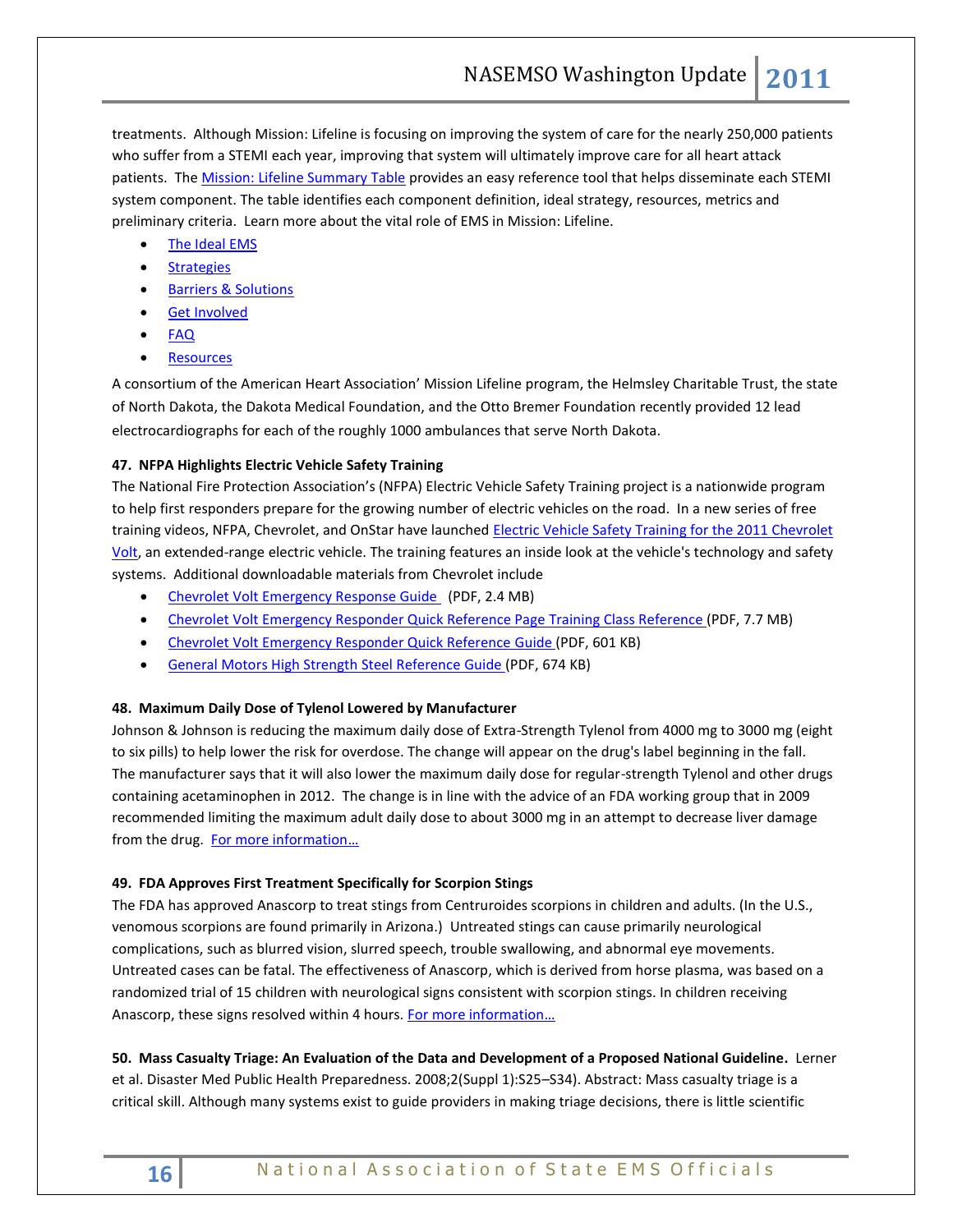evidence available to demonstrate that any of the available systems have been validated. Furthermore, in the United States there is little consistency from one jurisdiction to the next in the application of mass casualty triage methodology. There are no nationally agreed upon categories or color designations. This review reports on a consensus committee process used to evaluate and compare commonly used triage systems, and to develop a proposed national mass casualty triage guideline. The proposed guideline, entitled SALT (sort, assess, life-saving interventions, treatment and/or transport) triage, was developed based on the best available science and consensus opinion. It incorporates aspects from all of the existing triage systems to create a single overarching guide for unifying the mass casualty triage process across the United States. For more information...

**51. Model Uniform Core Criteria for Mass Casualty Triage.** Disaster Med Public Health Preparedness. 2011;5:125- 128. Abstract: There is a need for model uniform core criteria for mass casualty triage because disasters frequently cross jurisdictional lines and involve responders from multiple agencies who may be using different triage tools. These criteria (Tables 1-4) reflect the available science, but it is acknowledged that there are significant research gaps. When no science was available, decisions were formed by expert consensus derived from the available triage systems. The intent is to ensure that providers at a mass-casualty incident use triage methodologies that incorporate these core principles in an effort to promote interoperability and standardization. At a minimum, each triage system must incorporate the criteria that are listed below. Mass casualty triage systems in use can be modified using these criteria to ensure interoperability. The criteria include general considerations, global sorting, lifesaving interventions, and assignment of triage categories. The criteria apply only to providers who are organizing multiple victims in a discrete geographic location or locations, regardless of the size of the incident. They are classified by whether they were derived through available direct scientific evidence, indirect scientific evidence, expert consensus, and/or are used in multiple existing triage systems. These criteria address only primary triage and do not consider secondary triage. For the purposes of this document the term triage refers to mass-casualty triage and provider refers to any person who assigns primary triage categories to victims of a mass-casualty incident. For more information...

#### **52. Association Between Ambulance Diversion And Survival Among Patients with Acute Myocardial Infarction**.

Shen YC and Hsia RY. JAMA. Published Online June 2011. For a patient suffering from an acute myocardial infarction (AMI), the best choice for care is the nearest hospital emergency department (ED). That care, however, is not available when ambulances are diverted from an ED—either because of shortages of staff or inpatient beds, or major equipment failures. Patients then have to travel further to an ED and possibly wait longer for care. To find the effect of ambulance diversion on patient outcomes, researchers looked at Medicare data for four California counties that account for 63 percent of the state's population. They obtained daily diversion logs from local agencies and excluded diversions that would not affect the admission of AMI patients. Conclusion: Among Medicare patients with AMI in 4 populous California counties, exposure to at least 12 hours of diversion by the nearest ED was associated with increased 30-day, 90-day, 9-month, and 1-year mortality. Free abstract...

**53. Out-of-Hospital Cardiac Arrest Surveillance — Cardiac Arrest Registry to Enhance Survival (CARES), United States, October 1, 2005–December 31, 2010.** Centers for Disease Control and Prevention. 2011.

This report provides surveillance data on out-of-hospital cardiac arrest events that occurred in the United States during October 1, 2005–December 31, 2010. This is the first report to provide summary data from an OHCA surveillance registry in the United States. Each year, approximately 300,000 persons in the United States experience an OHCA; approximately 92% of persons who experience an OHCA event die. The majority of persons who experience an OHCA event do not receive bystander-assisted cardiopulmonary resuscitation or other timely interventions that improve the likelihood of survival to hospital discharge (e.g., defibrillation). Efforts to increase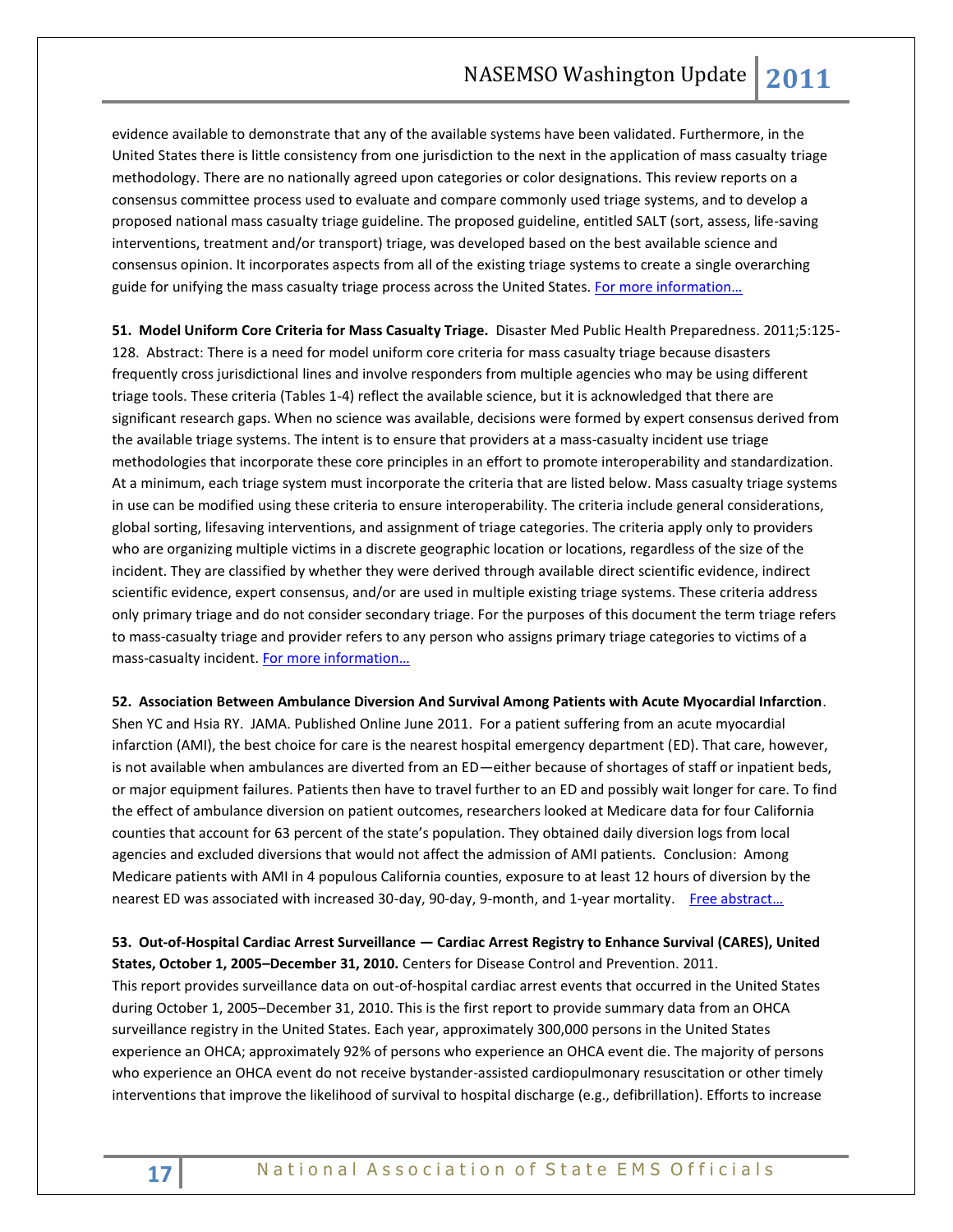survival rates should focus on timely and effective delivery of interventions by bystanders and emergency medical services (EMS) personnel. [For more information…](http://www.cdc.gov/mmwr/preview/mmwrhtml/ss6008a1.htm)

# **54. Perishock Pause: An Independent Predictor of Survival From Out-of-Hospital Shockable Cardiac Arrest.**

Cheskes et al in *Circulation*. Conclusion: In patients with cardiac arrest presenting in a shockable rhythm, longer perishock and preshock pauses were independently associated with a decrease in survival to hospital discharge. The impact of preshock pause on survival suggests that refinement of automatic defibrillator software and paramedic education to minimize preshock pause delays may have a significant impact on survival. Free abstract...

# **55. Prehospital Notification by Emergency Medical Services Reduces Delays in Stroke Evaluation.**

Patel MD et al. Prehospital notification by emergency medical services reduces delays in stroke evaluation: Findings from the North Carolina Stroke Care Collaborative. *Stroke* 2011 Jun 9. Individuals with stroke-like symptoms are recommended to receive rapid diagnostic evaluation. Emergency medical services (EMS) transport, compared with private modes, and hospital notification before arrival may reduce delays in evaluation. This study estimated associations between hospital arrival modes (EMS or private and with or without EMS prenotification) and times for completion and interpretation of initial brain imaging in patients with presumed stroke. Conclusion: Patients with presumed stroke arriving to the hospital by EMS were more likely to receive brain imaging and have it interpreted by a physician in a timely manner than those arriving by private transport. Moreover, EMS arrivals with hospital prenotification experienced the most rapid evaluation. Free abstract...

**56. Validation of the Simplified Motor Score in the Out-of-Hospital Setting for the Prediction of Outcomes After Traumatic Brain Injury.** Thompson et al in Annals of Emergency Medicine August 2011. The Glasgow Coma Scale (GCS) score is widely used to assess patients with head injury but has been criticized for its complexity and poor interrater reliability. A 3-point Simplified Motor Score (SMS) (defined as obeys commands=2, localizes pain=1, and withdraws to pain or worse=0) was created to address these limitations. Our goal is to validate the SMS in the outof-hospital setting, with the hypothesis that it is equivalent to the GCS score for discriminating brain injury outcomes. Conclusion: In this external validation, SMS was similar to the GCS score for predicting outcomes in traumatic brain injury in the out-of-hospital setting. [Free abstract](http://www.annemergmed.com/article/PIIS0196064411006123/abstract)...

# **UPCOMING EVENTS**

# **\*\*\*STATEWIDE EMS CONFERENCES\*\*\***

Pennsylvania's 1<sup>st</sup> Annual Pediatric Emergency Care Symposia –August 18, 2011. Lancaster Marriott, Lancaster, PA. Three different offerings. [For more information…](http://www.pehsc.org/)

Pennsylvania's 34<sup>th</sup> Annual Statewide EMS Conference – August 18-19, 2011 at the Lancaster County Convention Center & Marriott, Lancaster, PA For more information...

Pennsylvania's 1<sup>st</sup> Annual Pediatric Emergency Care Symposia –September 16, 2011. Holiday Inn, Johnstown, PA. [For more information…](http://www.pehsc.org/)

77th VAVRS Convention. September 21 - 25, 2011-- Virginia Beach Convention Center, Virginia Beach, VA. [For more information…](http://www.vavrs.com/)

New Jersey Statewide Conference on EMS. November 2 - 5, 2011 Sheraton, Atlantic City, NJ. For more information, please visit [www.NJEMSConference.com](http://www.njemsconference.com/)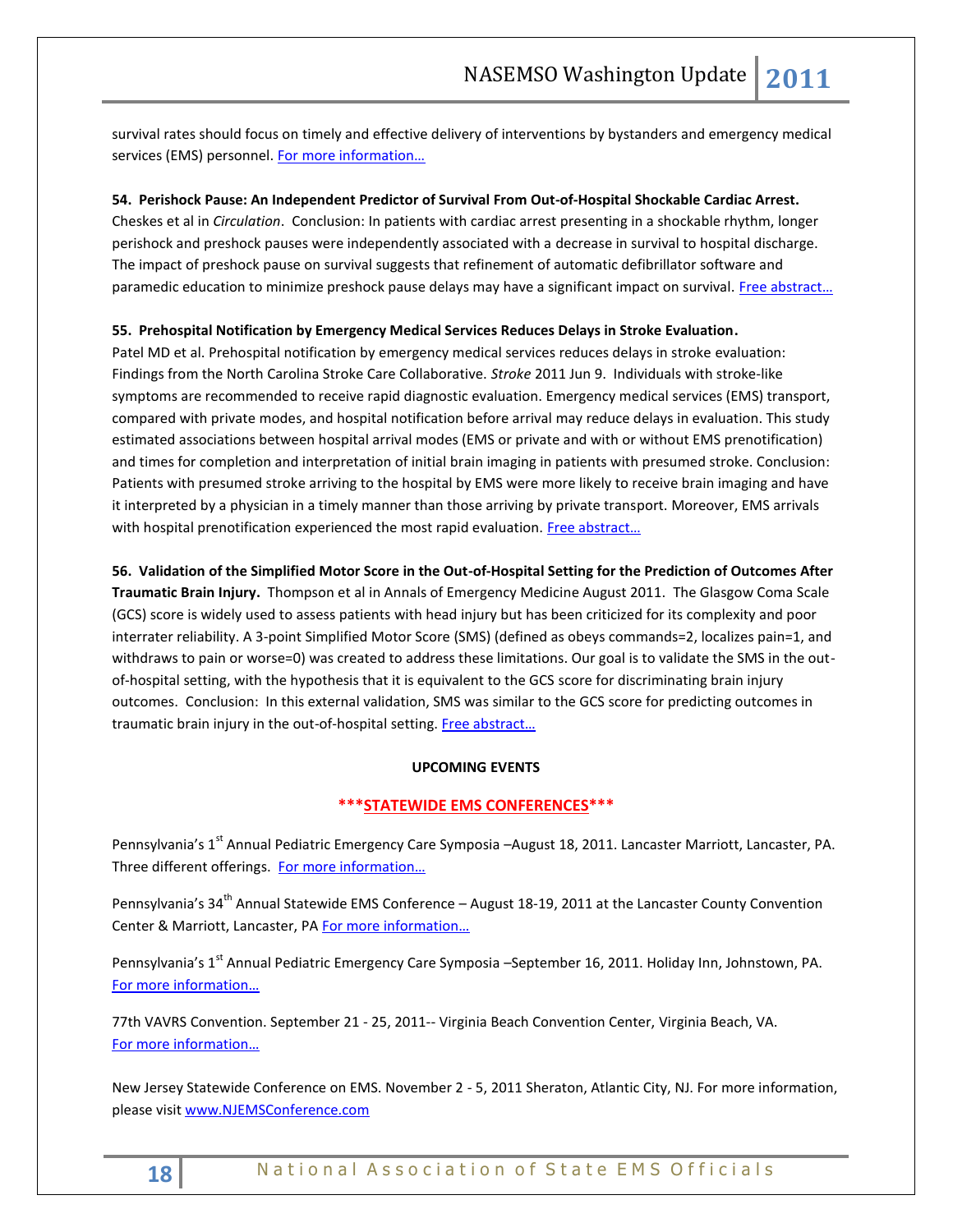32<sup>nd</sup> Annual Virginia EMS Symposium. November 9-13, 2011. Norfolk Waterside Marriott, Norfolk, VA. For more [information…](http://www.vdh.virginia.gov/oems)

Texas EMS Conference. November 20-23, 2011. Austin Convention Center, Austin, Texas. [www.texasemsconference.com.](http://www.texasemsconference.com/)

# **\*\*\*National Conferences and Special Meetings\*\*\***

EMS World Expo. Aug 29-Sept 2, 2011. Las Vegas Convention Center, Las Vegas, NV For more information...

2011 NOSORH Annual Meeting. September 7-8, 2011. Post conference EMS Learning Session September 8-9, 2011 Grand Hyatt, Denver, CO. [For more information…](http://www.nosorh.org/news/events.php)

National Association of EMS Educators (NAEMSE) September 13-18, 2011. Peppermill Resort, Reno NV. For more [information…](http://www.naemse.org/symposium)

\* Implementation of the National EMS Education Standards Workshop. September 14, 2011 Peppermill Resort, Reno NV. Click [here](http://www.naemse.org/attendee-registration/) to register...

Emergency Nurses Association (ENA) Annual Meeting. September 20-24, 2011. Tampa Convention Center, Tampa, FL. [For more information…](http://www.ena.org/Pages/default.aspx)

National Association of State EMS Officials (NASEMSO) Annual Meeting. October 2-7, 2011. Hilton Monona Terrace, Madison, WI. For more information...

\*Council of Ambulance Authorities 9<sup>th</sup> Rural and Remote Symposium & 7<sup>th</sup> International Roundtable of Community Paramedicine. Sydney, New South Wales, Australia. Abstracts on volunteers, rural workforce, and interprofessional healthcare programs now being accepted. [For more information…](http://www.caa.net.au/)

EMSC State Partnership Town Hall Conference Call. October 12, 2011 at 2:00 pm EDT. To participate in the conference call, dial the HRSA conference line at 866-823-9065 and enter meeting code: 1346468.

American College of Emergency Physicians (ACEP) Annual Meeting October 15-18, 2011 San Francisco, CA. [For](http://www.acep.org/)  [more information…](http://www.acep.org/)

18<sup>th</sup> ITS World Congress on Intelligent Transport Systems. October 16-20, 2011. Orlando, Florida. For more [informat](http://www.itsworldcongress.org/)ion…

Air Medical Transport Conference. October 17-19, 2011. St. Louis, MO. [For more information…](http://www.aams.org/)

EMEX 2011. November 12-17, 2011. Rio All-Suites Hotel, Las Vegas, NV. International Association of Emergency Managers. [For more information…](http://www.iaem.com/)